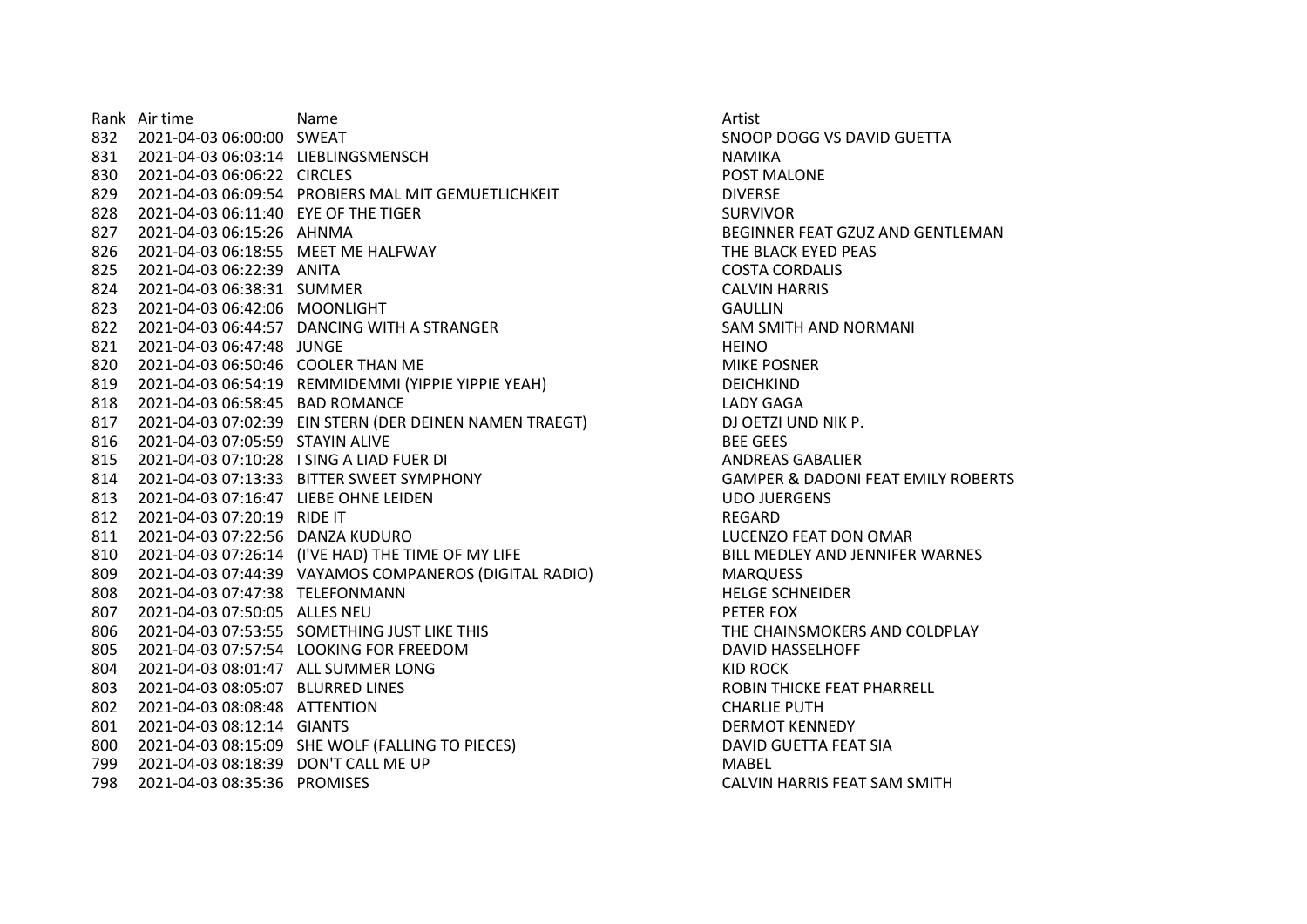2021-04-03 08:39:04 LA LIBERTAD ALVARO SOLER 2021-04-03 08:42:16 SIN PIJAMA BECKY G AND NATTI NATASCHA 2021-04-03 08:45:23 JUMP VAN HALEN 2021-04-03 08:49:05 HANGOVER TAIO CRUZ 2021-04-03 08:52:45 "X" NICKY JAM AND J BALVIN 2021-04-03 08:55:36 CONFUSION ELO 2021-04-03 08:58:53 CAKE BY THE OCEAN DNCE 2021-04-03 09:02:31 BE MINE OFENBACH 2021-04-03 09:05:11 DADDY COOL BONEY M 2021-04-03 09:08:35 TURN ME ON RITON X OLIVER HELDENS FEAT VULA 2021-04-03 09:12:00 DU TRAEGST KEINE LIEBE IN DIR ECHT 2021-04-03 09:15:40 BLAH BLAH BLAH ARMIN VAN BUUREN 2021-04-03 09:18:43 UPTOWN FUNK MARK RONSON FEAT BRUNO MARS 2021-04-03 09:22:39 ROCKSTAR POST MALONE FEAT 21 SAVAGE 2021-04-03 09:40:04 TE QUIERO BABY (I LOVE YOU BABY) CHESCA AND PITBULL AND FRANKIE VALLI 2021-04-03 09:42:52 EVERYBODY DJ BOBO 2021-04-03 09:46:34 THEME FROM NEW YORK NEW YORK FRANK SINATRA 2021-04-03 09:49:57 ROCKABYE CLEAN BANDIT FEAT ANNE-MARIE 2021-04-03 09:53:15 DEIN IST MEIN GANZES HERZ HEINZ RUDOLF KUNZE 2021-04-03 09:56:11 BELIEVE CHER 2021-04-03 09:59:38 YMCA VILLAGE PEOPLE 2021-04-03 10:03:11 LASS UNS GEHEN REVOLVERHELD 775 2021-04-03 10:06:30 MORAL OF THE STORY ASHE FEAT NIALL HORAN 2021-04-03 10:09:47 LEAVE A LIGHT ON TOM WALKER 2021-04-03 10:12:50 WE'RE GOOD DUA LIPA 2021-04-03 10:15:35 EVERYTHING COUNTS DEPECHE MODE 2021-04-03 10:18:49 LITTLE BIT OF LOVE TOM GRENNAN 2021-04-03 10:36:31 80 MILLIONEN MAX GIESINGER 2021-04-03 10:40:05 BASSDRUM SCOOTER AND FINCH ASOZIAL 2021-04-03 10:42:57 TOOSIE SLIDE DRAKE 2021-04-03 10:46:40 AGAINST ALL ODDS PHIL COLLINS 766 2021-04-03 10:50:00 LITTLE HOLLYWOOD **ALLE FARBEN FEAT JANIECK**  2021-04-03 10:53:02 ALL YOU NEED IS LOVE BEATLES 2021-04-03 10:55:28 500 PS BONEZ MC AND RAF CAMORA 2021-04-03 10:58:28 PERFEKTE WELLE JULI 2021-04-03 11:01:33 LET IT GO DEMI LOVATO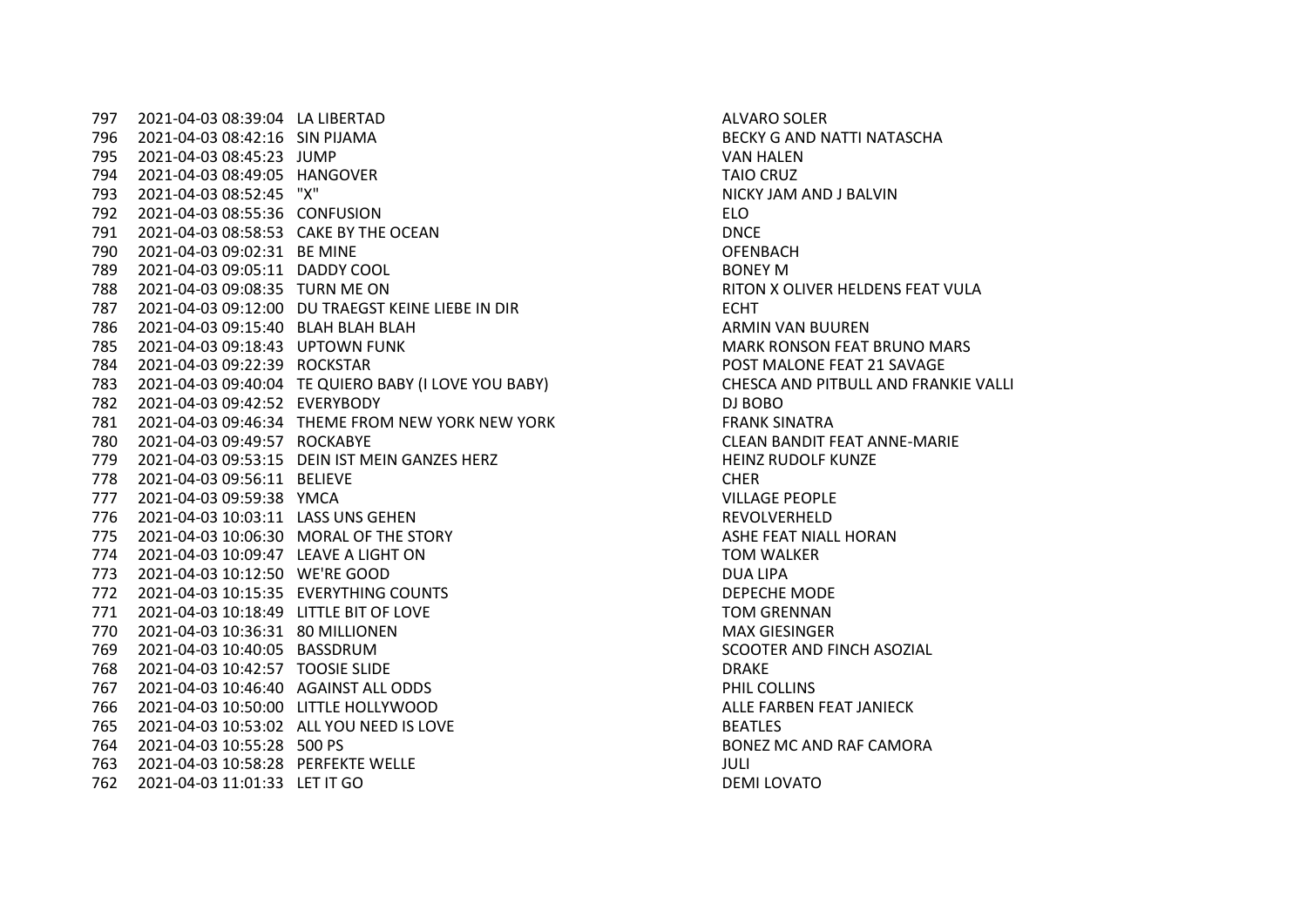2021-04-03 11:05:15 USE SOMEBODY KINGS OF LEON 2021-04-03 11:08:58 DENKEN SIE GROSS DEICHKIND 2021-04-03 11:12:18 HUNGRY HEART BRUCE SPRINGSTEEN 2021-04-03 11:15:23 FAKE A SMILE ALAN WALKER AND SALEM ILESE 2021-04-03 11:32:08 SEXY MARIUS MUELLER WESTERNHAGEN 2021-04-03 11:35:50 SWORD FROM THE STONE PASSENGER 2021-04-03 11:38:36 TICKET SEEED 2021-04-03 11:42:23 SO WHAT PINK 2021-04-03 11:45:56 PRINZESSA CAPITAL BRA 2021-04-03 11:48:50 IRIS GOO GOO DOLLS 2021-04-03 11:52:13 GRACE KELLY MIKA 2021-04-03 11:55:08 INDIANER PUR 2021-04-03 11:59:06 MOVES LIKE JAGGER MAROON 5 FEAT. CHRISTINA AGUILERA 2021-04-03 12:02:27 HUNDI ALEXANDER MARCUS 2021-04-03 12:05:45 MACARENA LOS DEL RIO 2021-04-03 12:09:26 CHERI CHERI LADY MODERN TALKING 2021-04-03 12:13:06 WHATAYA WANT FROM ME ADAM LAMBERT 2021-04-03 12:16:52 ADDICTED TO YOU AVICII 2021-04-03 12:19:18 MY WAY FRANK SINATRA 2021-04-03 12:37:51 HEAVY LINKIN PARK AND KIIARA 2021-04-03 12:40:36 POSITIONS ARIANA GRANDE 2021-04-03 12:43:21 FEAR OF THE DARK IRON MAIDEN 2021-04-03 12:50:33 BREAKING ME TOPIC FEAT A7S 2021-04-03 12:53:19 WAS DU LIEBE NENNST BAUSA 2021-04-03 12:56:22 DON'T MAKE ME MISS YOU RAY DALTON 2021-04-03 12:59:34 EVERLONG FOO FIGHTERS 2021-04-03 13:03:41 ICH WEISS WAS ICH WILL UDO JUERGENS 2021-04-03 13:07:54 DON'T BE SO SHY IMANY 2021-04-03 13:11:04 RADIO WISE GUYS 2021-04-03 13:28:59 LET HER GO PASSENGER 2021-04-03 13:32:50 LIKE A PRAYER MADONNA 2021-04-03 13:37:11 VALENTINO CAMOUFLAGE LUCIANO FEAT NIMO 2021-04-03 13:39:50 SONNENTANZ KLANGKARUSSELL 2021-04-03 13:43:35 THRIFT SHOP MACKLEMORE AND RYAN LEWIS FEAT WANZ 2021-04-03 13:47:27 LENA PUR 2021-04-03 13:50:47 HERE WITH ME MARSHMELLO FEAT CHVRCHES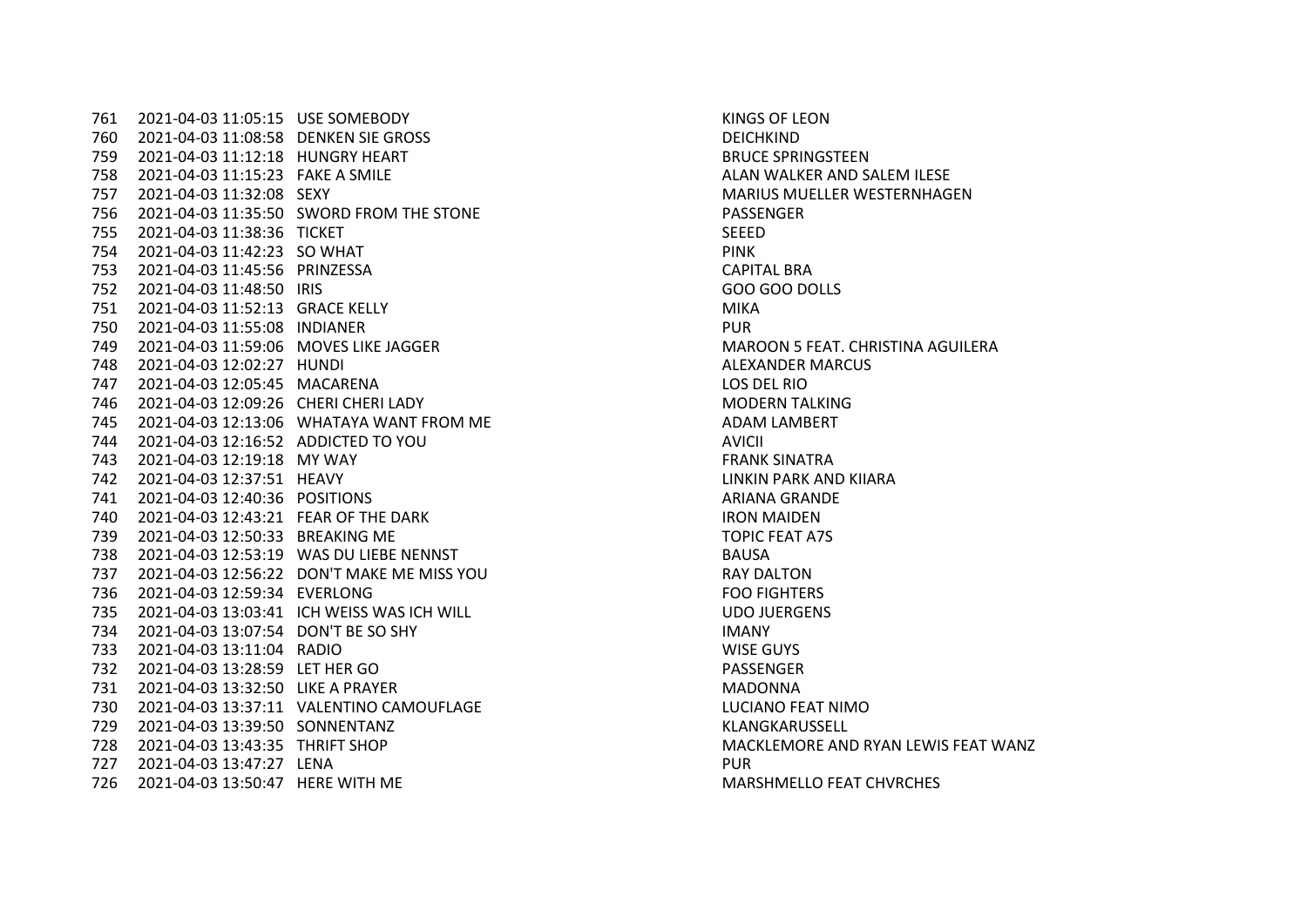2021-04-03 13:53:20 WENN SIE TANZT MAX GIESINGER 2021-04-03 13:56:51 WHAT IS LOVE HADDAWAY 2021-04-03 14:00:32 ALT WIE EIN BAUM '99 PUHDYS 2021-04-03 14:03:38 HELP BEATLES 2021-04-03 14:05:53 BEST OF YOU FOO FIGHTERS 2021-04-03 14:10:06 NEED YOU NOW LADY ANTEBELLUM 2021-04-03 14:13:54 PALMEN AUS PLASTIK BONEZ MC UND RAF CAMORA 2021-04-03 14:16:58 SWEET CAROLINE NEIL DIAMOND 2021-04-03 14:20:04 EVERYTIME WE TOUCH CASCADA 2021-04-03 14:37:18 SO KANN ES WEITERGEHEN PHILIPP DITTBERNER AND MARV 2021-04-03 14:40:27 KINGS AND QUEENS 30 SECONDS TO MARS 2021-04-03 14:44:58 UEBER DEN WOLKEN REINHARD MEY 2021-04-03 14:48:41 DON'T LEAVE ME LOST FREQUENCIES AND MATHIEU KOSS 2021-04-03 14:51:55 DEAR DARLIN' OLLY MURS 2021-04-03 14:55:17 HAWAI (REMIX) MALUMA AND THE WEEKEND 2021-04-03 14:58:35 SHE'S GOT THAT LIGHT ORANGE BLUE 2021-04-03 15:02:09 NEW YEAR'S DAY U2 2021-04-03 15:06:19 GO WEST PET SHOP BOYS 2021-04-03 15:11:04 FAMILIAR LIAM PAYNE AND J BALVIN 2021-04-03 15:14:20 MR VAIN CULTURE BEAT 2021-04-03 15:32:13 THE POWER OF LOVE FRANKIE GOES TO HOLLYWOOD 2021-04-03 15:35:51 I WANNA DANCE WITH SOMEBODY (WHO LOVES ME) WHITNEY HOUSTON 2021-04-03 15:40:29 SORRY HALSEY 2021-04-03 15:43:59 UMBRELLA RIHANNA 2021-04-03 15:47:34 TEARS IN HEAVEN ERIC CLAPTON 2021-04-03 15:51:07 DER BLAUE PLANET KARAT 2021-04-03 15:56:26 KILLING ME SOFTLY FUGEES 2021-04-03 16:00:05 FIRE ON FIRE SAM SMITH 697 2021-04-03 16:04:09 KOMMST DU MIT IHR SARAH CONNOR 2021-04-03 16:07:30 NIGHTS IN WHITE SATIN MOODY BLUES 2021-04-03 16:11:53 DANGEROUS DAVID GUETTA FEAT SAM MARTIN 2021-04-03 16:15:16 JUST CAN'T GET ENOUGH DEPECHE MODE 2021-04-03 16:32:39 HEARTBREAK CENTURY SUNRISE AVENUE 2021-04-03 16:35:25 TILIDIN CAPITAL BRA AND SAMRA 2021-04-03 16:38:17 CHILD IN TIME DEEP PURPLE 2021-04-03 16:46:34 RHYTHM OF THE NIGHT CORONA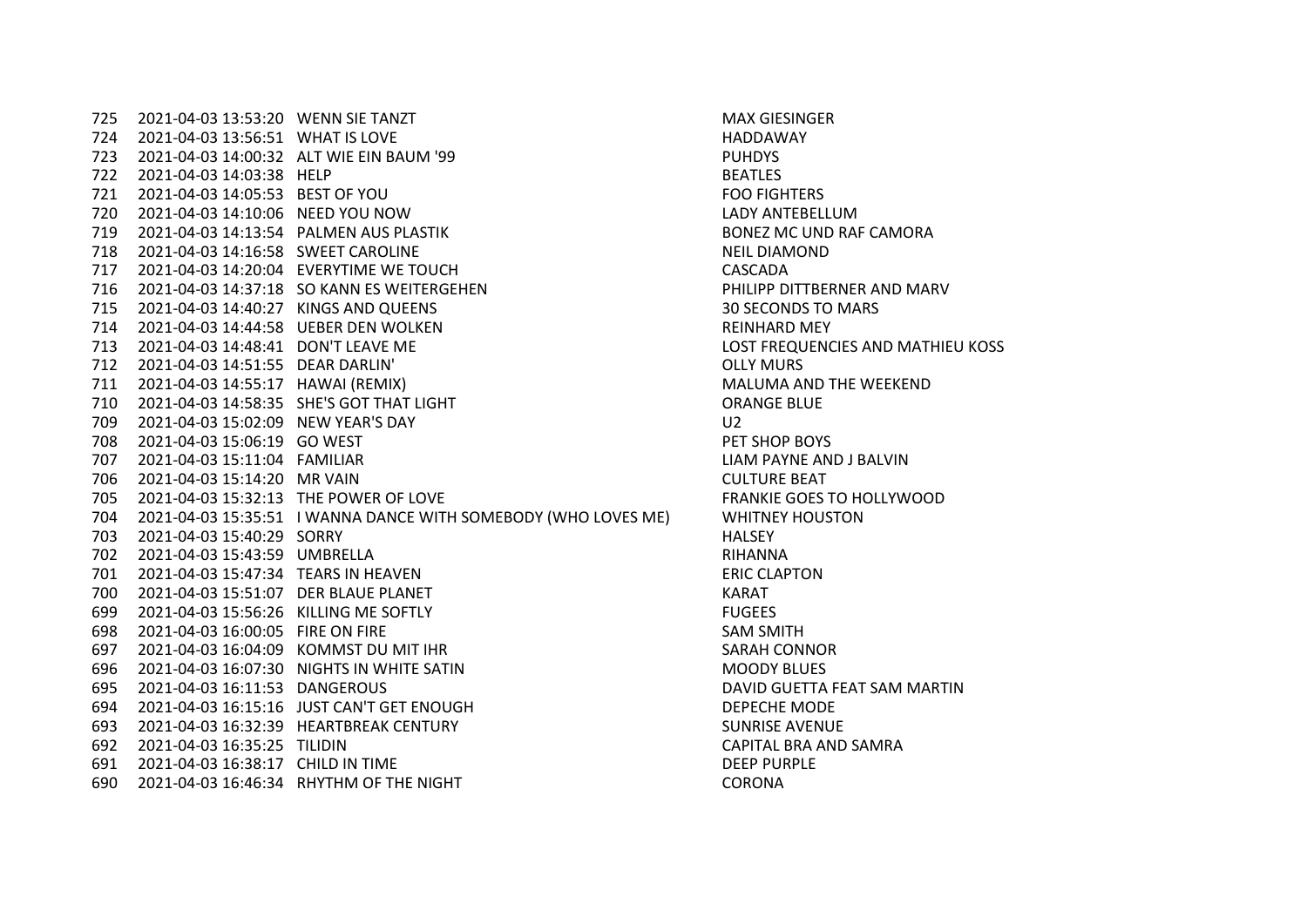2021-04-03 16:50:54 LIEDER ADEL TAWIL 2021-04-03 16:54:38 (I'LL NEVER BE) MARIA MAGDALENA SANDRA 2021-04-03 16:58:18 JUGENDLIEBE UTE FREUDENBERG 2021-04-03 17:02:21 SICKO FELIX JAEHN FEAT GASHI AND FAANGS 2021-04-03 17:04:56 I'M SO TIRED LAUV AND TROYE SIVAN 2021-04-03 17:07:37 I'D DO ANYTHING FOR LOVE (BUT I WON'T DO THAT) MEAT LOAF 2021-04-03 17:11:12 JOHNNY & MARY ROBERT PALMER 2021-04-03 17:15:00 GROW UP OLLY MURS 2021-04-03 17:18:44 SAILING ROD STEWART 2021-04-03 17:36:46 THE FOX (WHAT DOES THE FOX SAY?) YLVIS 2021-04-03 17:40:12 A HORSE WITH NO NAME AMERICA 2021-04-03 17:43:55 SURVIVOR DESTINY'S CHILD 2021-04-03 17:47:01 KEINE IST WIE DU GREGOR MEYLE 676 2021-04-03 17:50:55 HIGHWAY TO HELL 20021-04-03 17:50:55 HIGHWAY TO HELL 2021-04-03 17:54:14 SHOT ME DOWN DAVID GUETTA FEAT SKYLAR GREY 2021-04-03 17:57:21 BEFORE YOU GO LEWIS CAPALDI 2021-04-03 18:00:54 LOVE IS ALL AROUND WET WET WET 2021-04-03 18:04:22 HOTLINE BLING DRAKE 671 2021-04-03 18:08:21 I GOT MY OWN ANNA PAPE 2021-04-03 18:11:31 ALLES DOPE CRO 2021-04-03 18:13:57 RUN LEONA LEWIS 2021-04-03 18:17:22 OOPS I DID IT AGAIN BRITNEY SPEARS 2021-04-03 18:20:29 SOLSBURY HILL PETER GABRIEL 2021-04-03 18:23:50 HAPPIER MARSHMELLO AND BASTILLE 2021-04-03 18:27:22 BROWN SUGAR ROLLING STONES 2021-04-03 18:44:08 SLOW HANDS NIALL HORAN 2021-04-03 18:47:16 LEVITATING DUA LIPA 2021-04-03 18:50:37 SUPERGIRL REAMONN 661 2021-04-03 18:54:16 FIRST DAY OF MY LIFE MILOW 2021-04-03 18:56:58 DRAG ME DOWN ONE DIRECTION 2021-04-03 19:00:00 JACK AND JILL RAYDIO 2021-04-03 19:04:22 WOW POST MALONE 2021-04-03 19:06:48 PRAYER IN C LILLY WOOD AND THE PRICK AND ROBIN SCHULZ 2021-04-03 19:09:58 WIR WERDEN UNS WIEDERSEHEN SELIG 2021-04-03 19:13:59 STREETS OF PHILADELPHIA BRUCE SPRINGSTEEN 2021-04-03 19:17:38 SHE'S LIKE THE WIND PATRICK SWAYZE FEAT. WENDY FRASER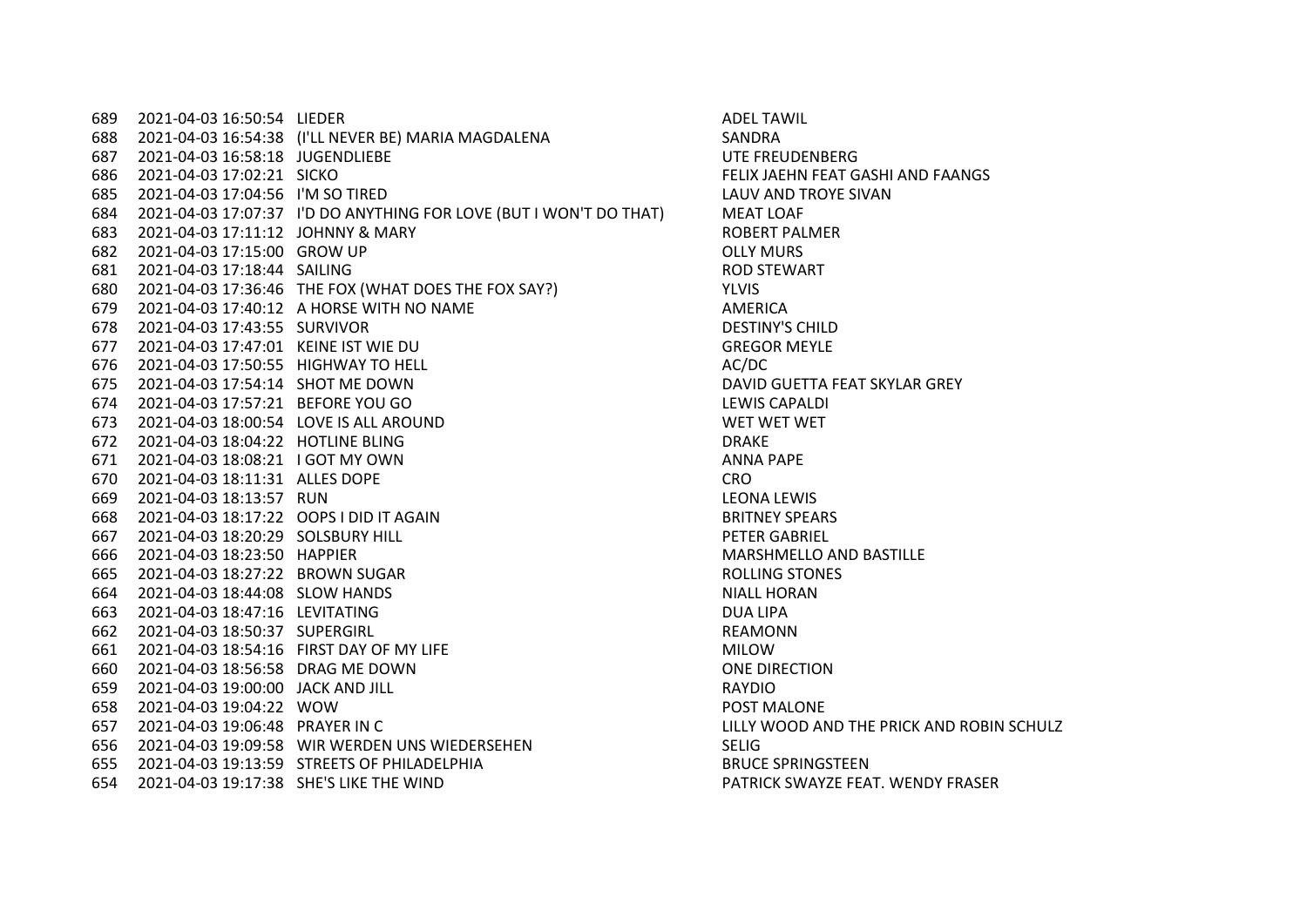653 2021-04-03 19:21:16 TIK TOK KESHA KESHA 2021-04-03 19:36:34 ONE MOMENT IN TIME WHITNEY HOUSTON 2021-04-03 19:41:16 THIS IS ME KEALA SETTLE AND THE GREATEST SHOWMAN ENSEMBLE 2021-04-03 19:45:06 LIKE I LOVE YOU LOST FREQUENCIES FEAT THE NGHBRS 2021-04-03 19:48:16 KNOCKIN ON HEAVENS DOOR GUNS N ROSES 2021-04-03 19:52:23 LIKE A VIRGIN MADONNA 2021-04-03 19:55:53 FINE LINE HARRY STYLES 2021-04-03 20:01:33 EIN LIED FÜR JETZT DIE ÄRZTE 2021-04-03 20:05:47 MAMA GENESIS 2021-04-03 20:11:54 DEIN HURRA BOSSE 2021-04-03 20:15:10 AICHA OUTLANDISH 2021-04-03 20:18:44 WAKA WAKA (THIS TIME FOR AFRICA) SHAKIRA FEAT FRESHLYGROUND 2021-04-03 20:21:53 SHE'S THE ONE ROBBIE WILLIAMS 2021-04-03 20:26:06 DIAMONDS RIHANNA 2021-04-03 20:41:48 UEBERALL WAREN SCHATTEN JUPITER JONES 2021-04-03 20:45:32 TAKE ME HOME, COUNTRY ROADS JOHN DENVER 2021-04-03 20:48:38 IN MEINER ERINNERUNG SILBERMOND 2021-04-03 20:52:19 CHERRY LADY CAPITAL BRA 2021-04-03 20:54:33 THE BAD TOUCH BLOODHOUND GANG 2021-04-03 20:58:21 HOT STUFF KYGO AND DONNA SUMMER 2021-04-03 21:01:35 ANGIE ROLLING STONES 2021-04-03 21:04:53 SEBASTIAN STEVE HARLEY & COCKNEY REBEL 2021-04-03 21:10:26 DANCING IN THE DARK BRUCE SPRINGSTEEN 2021-04-03 21:14:00 FIX YOU COLDPLAY 2021-04-03 21:17:59 HUMAN RAG'N'BONE MAN 2021-04-03 21:33:17 LOSE YOURSELF EMINEM 2021-04-03 21:37:30 BOOMERANG BLUEMCHEN 2021-04-03 21:41:17 LEAVING ON A JETPLANE JOHN DENVER 2021-04-03 21:44:52 POKER FACE LADY GAGA 2021-04-03 21:48:48 MY HOMETOWN BRUCE SPRINGSTEEN 2021-04-03 21:52:29 WRECKING BALL MILEY CYRUS 2021-04-03 21:56:04 I'M STILL STANDING ELTON JOHN 2021-04-03 21:58:56 BOOM BOOM BOOM VENGABOYS 2021-04-03 22:02:18 SHOWGIRLS DER REEPERBAHN DOUBLE FACES 2021-04-03 22:06:08 I HELP YOU HATE ME SUNRISE AVENUE 2021-04-03 22:09:17 MARGARETHE BUDDY OGÜN & MOZART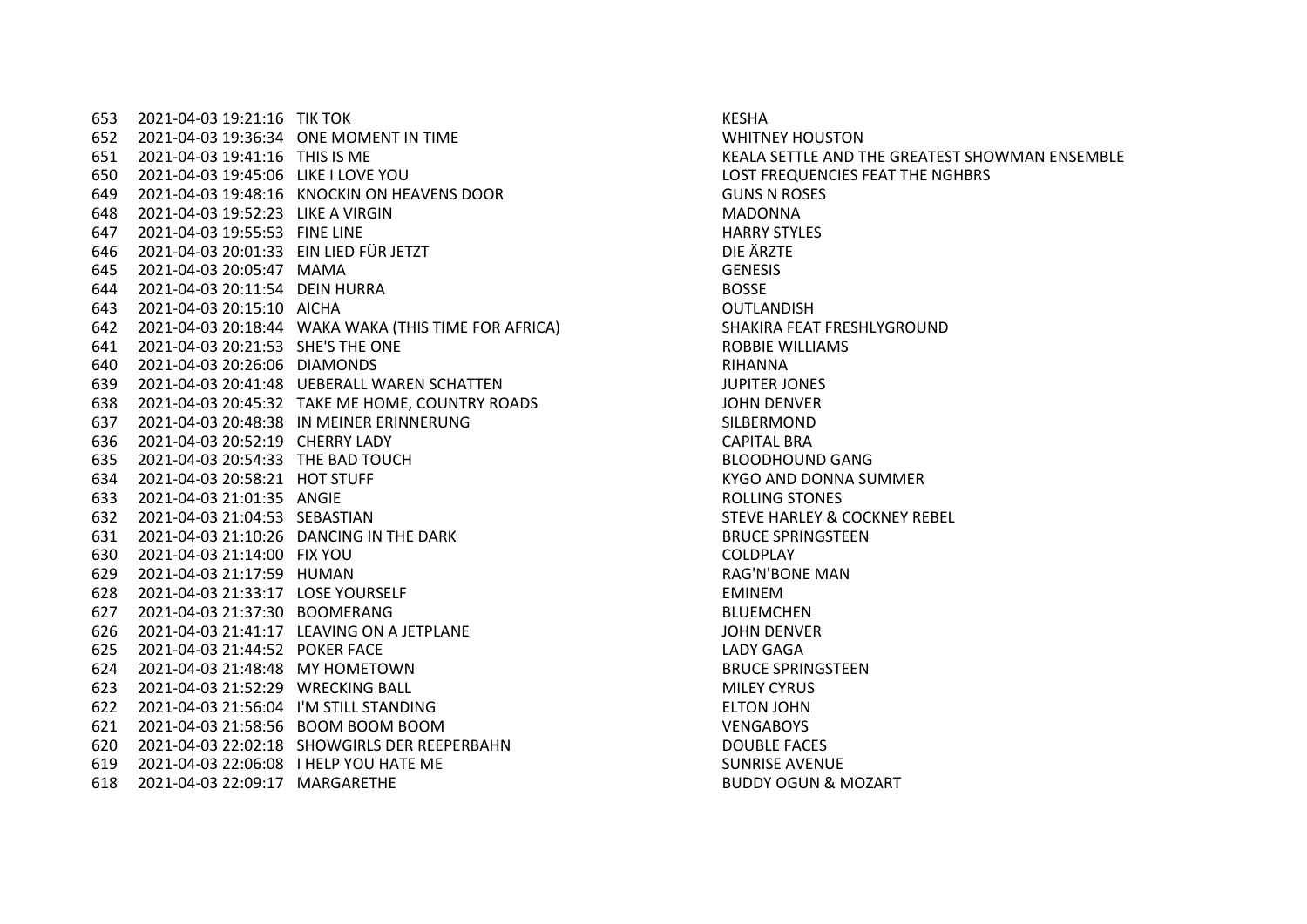2021-04-03 22:11:56 TEENAGE DIRTBAG WHEATUS 2021-04-03 22:15:41 BORN THIS WAY LADY GAGA 2021-04-03 22:19:44 LONELY TUJAMO AND VIZE FEAT MAJAN 2021-04-03 22:34:30 ALIVE PEARL JAM 2021-04-03 22:38:55 HAUS AM SEE PETER FOX 2021-04-03 22:42:28 BIG POPPA NOTORIOUS B I G 2021-04-03 22:46:40 THE PASSENGER IGGY POP 2021-04-03 22:51:08 STERNENHIMMEL HUBERT KAH 2021-04-03 22:54:13 SONNE GLASPERLENSPIEL UND MOE PHOENIX 2021-04-03 22:56:43 LET ME GO GARY BARLOW 2021-04-03 23:00:16 KATCHI OFENBACH AND NICK WATERHOUSE 2021-04-03 23:02:46 I SWEAR ALL 4 ONE 2021-04-03 23:06:57 SUPALONELY BENEE FEAT GUS DAPPERTON 2021-04-03 23:10:36 YEAH USHER 2021-04-03 23:25:09 VERMISSEN JUJU FEAT HENNING MAY 2021-04-03 23:27:44 BARBIE GIRL AQUA 2021-04-03 23:30:55 CARPET CRAWLERS GENESIS 2021-04-03 23:35:46 INTERNATIONAL LOVE PITBULL FEAT CHRIS BROWN 2021-04-03 23:39:31 LADY IN BLACK URIAH HEEP 2021-04-03 23:43:03 ON THE FLOOR JENNIFER LOPEZ 2021-04-03 23:46:55 THE TIME (DIRTY BIT) THE BLACK EYED PEAS 2021-04-03 23:51:06 IT'S MY LIFE BON JOVI 2021-04-03 23:54:23 THINGS WE LOST IN THE FIRE BASTILLE 2021-04-03 23:58:20 GLOW MADCON 2021-04-04 00:02:01 ANYWHERE RITA ORA 2021-04-04 00:05:36 GOLD SPANDAU BALLET 2021-04-04 00:09:22 SINGLE LADIES (PUT A RING ON IT) BEYONCE 2021-04-04 00:12:33 HIPS DON'T LIE SHAKIRA FEAT WYCLEF JEAN 2021-04-04 00:28:09 ST PAULI JAN DELAY 2021-04-04 00:31:58 BIKO PETER GABRIEL 2021-04-04 00:37:36 DU HAST RAMMSTEIN 2021-04-04 00:41:26 GHOSTBUSTERS RAY PARKER JR 2021-04-04 00:45:04 DROPS OF JUPITER TRAIN 2021-04-04 00:48:55 NUR DIE MUSIK JORIS 2021-04-04 00:52:27 BRIDGE OVER TROUBLED WATER SIMON AND GARFUNKEL 2021-04-04 00:57:17 HIDEAWAY KIESZA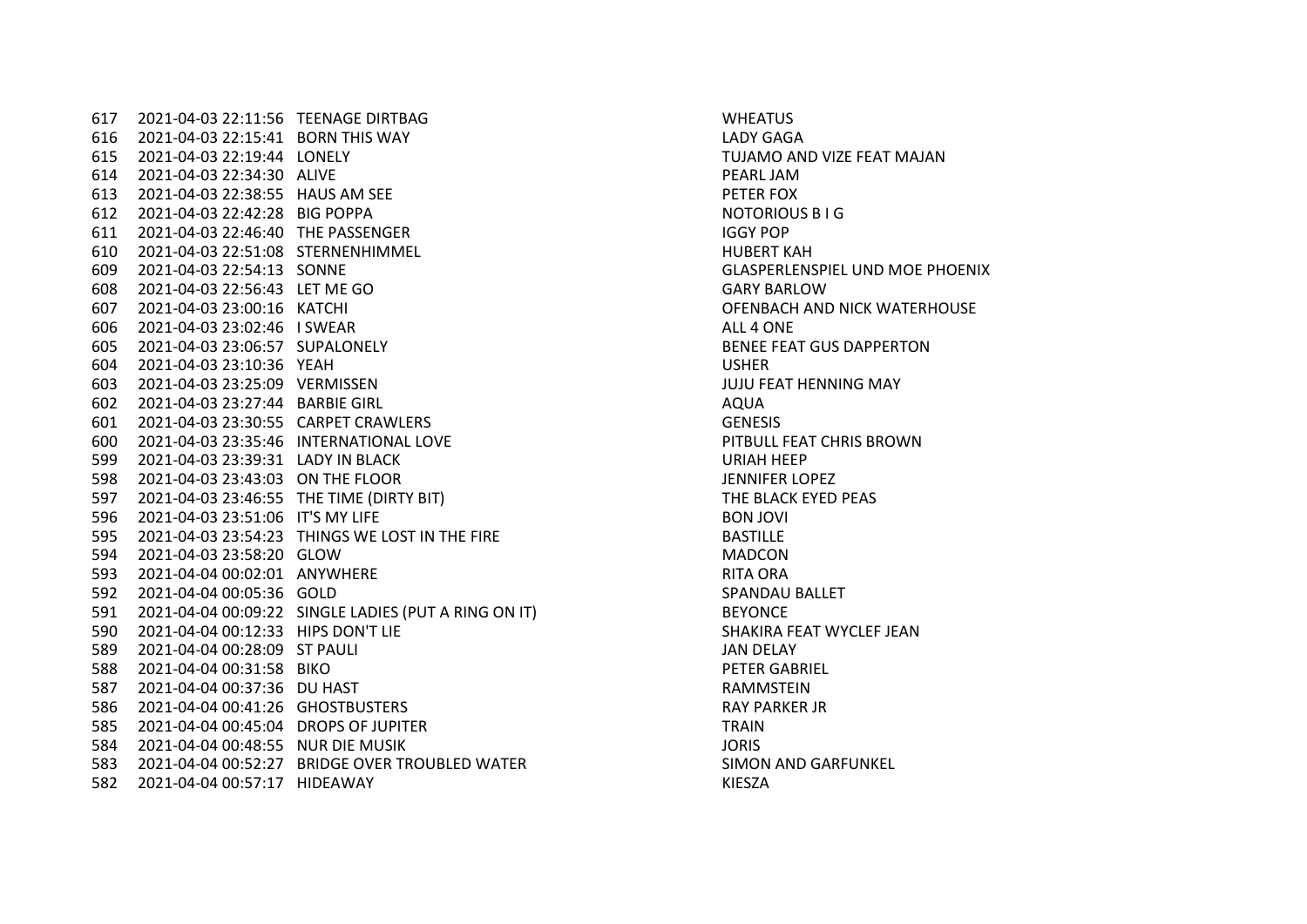2021-04-04 01:01:29 UND ES WAR SOMMER PETER MAFFAY 580 2021-04-04 01:05:19 LOVE LOOKS BETTER ALICIA KEYS 2021-04-04 01:08:42 I FEEL IT COMING THE WEEKND FEAT DAFT PUNK 2021-04-04 01:23:50 FOREVER YOUNG ALPHAVILLE 2021-04-04 01:27:09 WANNABE SPICE GIRLS 576 2021-04-04 01:29:56 ETERNAL FLAME BANGLES 2021-04-04 01:33:27 TAUSEND TATTOOS SIDO 2021-04-04 01:36:49 DANCE WITH SOMEBODY MANDO DIAO 2021-04-04 01:40:42 STILL JUPITER JONES 2021-04-04 01:44:39 BABY I LOVE YOUR WAY BIG MOUNTAIN 2021-04-04 01:48:43 TAXI NACH PARIS FELIX DE LUXE 2021-04-04 01:51:40 WHAT OTHER PEOPLE SAY SAM FISCHER AND DEMI LOVATO 2021-04-04 01:54:53 PHOTOGRAPH NICKELBACK 2021-04-04 01:58:39 WITHOUT YOU THE KID LAROI 2021-04-04 02:01:18 WER HAT AN DER UHR GEDREHT ERIC FRANTZEN CHOR UND ORCHES 2021-04-04 02:04:26 THANK YOU FOR EVERYTHING SUNRISE AVENUE 2021-04-04 02:07:32 LADY (HEAR ME TONIGHT) MODJO 2021-04-04 02:11:05 POISON ALICE COOPER 2021-04-04 02:26:20 KING OF MY CASTLE WAMDUE PROJECT 562 2021-04-04 02:29:31 TAKE ON ME 2021-04-04 02:33:03 SIMPLE MAN LYNYRD SKYNYRD 2021-04-04 02:38:42 GEILES LEBEN GLASPERLENSPIEL 2021-04-04 02:42:10 MUSIC SOUNDS BETTER WITH YOU STARDUST 2021-04-04 02:45:33 KUSCHEL SONG SCHNUFFEL 2021-04-04 02:48:21 DON'T PAY THE FERRYMAN CHRIS DE BURGH 2021-04-04 02:51:43 MENSCH HERBERT GROENEMEYER 2021-04-04 02:55:31 SUNFLOWER POST MALONE AND SWAE LEE 2021-04-04 02:58:07 SOMEONE LIKE YOU ADELE 2021-04-04 03:02:36 IRGENDWIE ANDERS TONBANDGERAET 2021-04-04 03:05:52 EVERYBODY TALKS NEON TREES 2021-04-04 03:08:49 SONNE IN DER NACHT PETER MAFFAY 2021-04-04 03:23:19 NARCOTIC LIQUIDO 2021-04-04 03:26:58 DOWN UNDER MEN AT WORK 2021-04-04 03:30:08 HALLUCINATE DUA LIPA 2021-04-04 03:33:34 ALONE ALAN WALKER 2021-04-04 03:36:10 CHEERLEADER OMI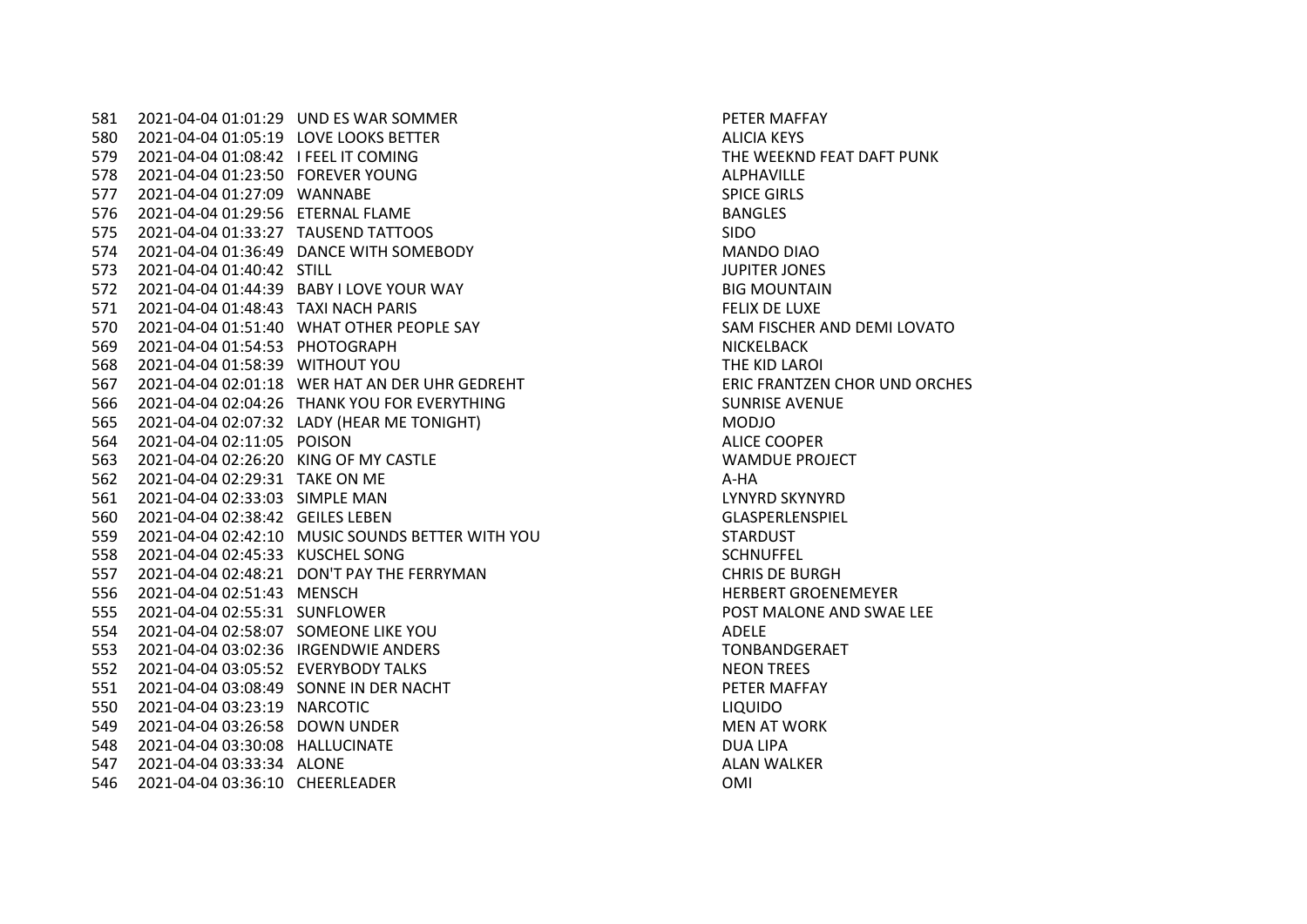2021-04-04 03:38:59 CARELESS WHISPER GEORGE MICHAEL 2021-04-04 03:43:14 FIREWORK KATY PERRY 2021-04-04 03:47:01 BONFIRE HEART JAMES BLUNT 2021-04-04 03:50:38 I WANT TO KNOW WHAT LOVE IS FOREIGNER 2021-04-04 03:54:46 COME ON AND SING THE RATTLES 2021-04-04 03:56:55 TAUSENDMAL DU MUENCHENER FREIHEIT 2021-04-04 04:00:20 7 YEARS LUKAS GRAHAM 2021-04-04 04:04:12 BROTHER LOUIE VIZE, IMBANEK AND DIETER BOHLEN FEAT LEONY 2021-04-04 04:06:59 KILLING ME NICO SANTOS 2021-04-04 04:10:26 FINAL COUNTDOWN EUROPE 2021-04-04 04:25:17 DURCH DIE SCHWEREN ZEITEN UDO LINDENBERG 2021-04-04 04:29:10 HIGHER LOVE KYGO AND WHITNEY HOUSTON 2021-04-04 04:32:57 BEINHART TORFROCK 2021-04-04 04:36:12 DON'T LET ME BE MISUNDERSTOOD SANTA ESMERALDA 2021-04-04 04:39:51 GALWAY GIRL ED SHEERAN 2021-04-04 04:42:38 HIGH ENERGY EVELYN THOMAS 529 2021-04-04 04:46:15 LOSE YOU TO LOVE ME SELENA GOMEZ 2021-04-04 04:49:38 AND WE DANCED MACKLEMORE FEAT ZIGGY STARDUST 2021-04-04 04:53:37 COURAGE TO CHANGE SIA 2021-04-04 04:57:08 MITTEN IN BARMBEK LOTTO KING KARL 2021-04-04 05:00:42 WALK AWAY ALLE FARBEN FEAT JAMES BLUNT 2021-04-04 05:03:57 ES GIBT NUR WASSER SANTIANO 2021-04-04 05:07:07 PRIVATE INVESTIGATIONS DIRE STRAITS 522 2021-04-04 05:11:59 7 RINGS ARIANA GRANDE 2021-04-04 05:14:44 SHOULD I STAY OR SHOULD I GO THE CLASH 2021-04-04 05:17:50 HANGOVER SONG FIN DAWSON 2021-04-04 05:21:54 JAR OF HEARTS CHRISTINA PERRI 2021-04-04 05:36:26 CHEAP THRILLS SIA 517 2021-04-04 05:39:53 BORN IN THE USA BRUCE SPRINGSTEEN 2021-04-04 05:44:13 JOHNNY DAEPP LORENZ BUEFFEL 2021-04-04 05:47:55 TUNNEL OF LOVE DIRE STRAITS 2021-04-04 05:52:22 HIER KOMMT DIE MAUS STEFAN RAAB 2021-04-04 05:55:36 JUST A DREAM NELLY 2021-04-04 05:59:32 TAKE MY HAND JEROME 511 2021-04-04 06:02:13 SMOKE ON THE WATER SMOKE BURPLE 2021-04-04 06:19:36 TOXIC BRITNEY SPEARS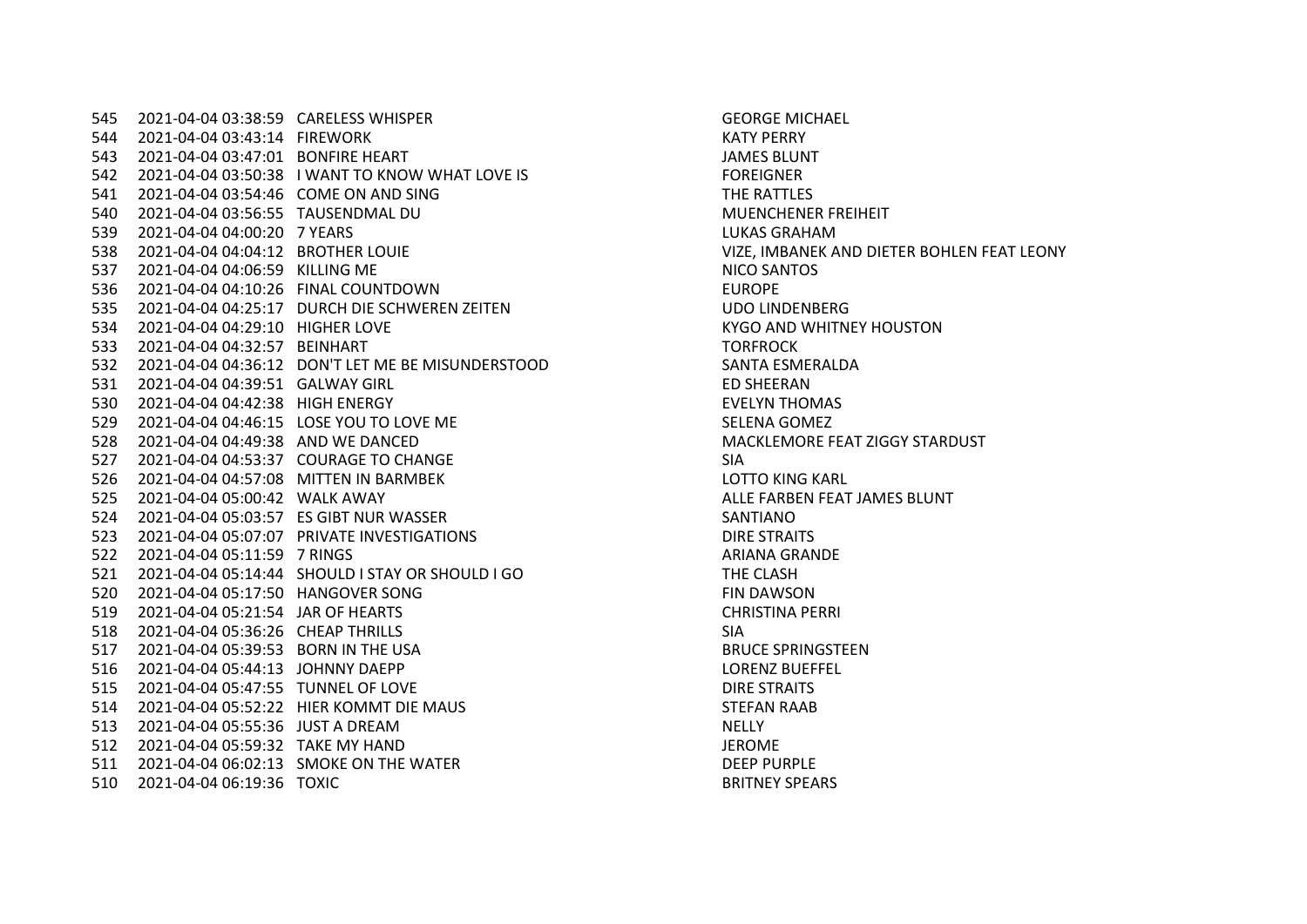2021-04-04 06:22:37 DON'T YOU (FORGET ABOUT ME) SIMPLE MINDS 2021-04-04 06:26:15 FREAKS TIMMY TRUMPET AND SAVAGE 2021-04-04 06:29:03 ONE MORE TIME ROBIN SCHULZ AND FELIX JAEHN FEAT ALIDA 2021-04-04 06:32:20 PARTYHITMIX PUR 2021-04-04 06:36:37 I WILL ALWAYS LOVE YOU WHITNEY HOUSTON 2021-04-04 06:40:23 Intro JAN DELAY 2021-04-04 06:43:16 TANZEN CLUESO 2021-04-04 06:46:01 CINDERELLA PIETRO LOMBARDI 2021-04-04 06:48:59 YOU BROKE ME FIRST TATE MCRAE 2021-04-04 06:51:43 HEY BROTHER AVICII 2021-04-04 06:55:54 LOSING MY RELIGION REM 2021-04-04 06:59:47 LIGHT JEROME 2021-04-04 07:02:50 WODKA E BALEK 2021-04-04 07:06:14 MR MERCURY DIE HAMBURGER GOLDKEHLCHEN 2021-04-04 07:09:06 WILLOW TAYLOR SWIFT 2021-04-04 07:12:37 BABY ONE MORE TIME BRITNEY SPEARS 2021-04-04 07:16:09 ICH LIEBE DICH CLOWNS UND HELDEN 2021-04-04 07:32:15 IS IT LOVE? REA GARVEY FEAT KOOL SAVAS 2021-04-04 07:35:26 DIRTY DIANA MICHAEL JACKSON 2021-04-04 07:39:57 ONE MORE TIME DAFT PUNK 2021-04-04 07:43:52 NA UND?! BEN ZUCKER 2021-04-04 07:47:32 WASTED LOVE OFENBACH FEAT LAGIQUE 2021-04-04 07:49:48 ROCK MI VOXXCLUB 2021-04-04 07:52:25 WAKE ME UP AVICII FEAT ALOE BLACC 2021-04-04 07:56:29 I LIKE KERI HILSON 2021-04-04 08:00:07 PLASTIC HEARTS MILEY CYRUS 2021-04-04 08:03:30 EVERY BREATH YOU TAKE THE POLICE 2021-04-04 08:07:21 IN MY MIND DYNORO AND GIGI D'AGOSTINO 2021-04-04 08:10:15 NIE STÄRKER ALS JETZT MAX GIESINGER 2021-04-04 08:13:49 DEMONS IMAGINE DRAGONS 2021-04-04 08:16:43 UNIKAT SDP 2021-04-04 08:19:41 OHNE DICH (SCHLAF ICH HEUT NACHT NICHT EIN) MUENCHENER FREIHEIT 2021-04-04 08:36:29 EVERYBODY (BACKSTREET S BACK) BACKSTREET BOYS 2021-04-04 08:40:09 SHUT UP AND DANCE WALK THE MOON 2021-04-04 08:43:25 ICH FUEHL' MICH DISCO CHRISTIAN STEIFFEN 2021-04-04 08:47:19 BREATHE EASY BLUE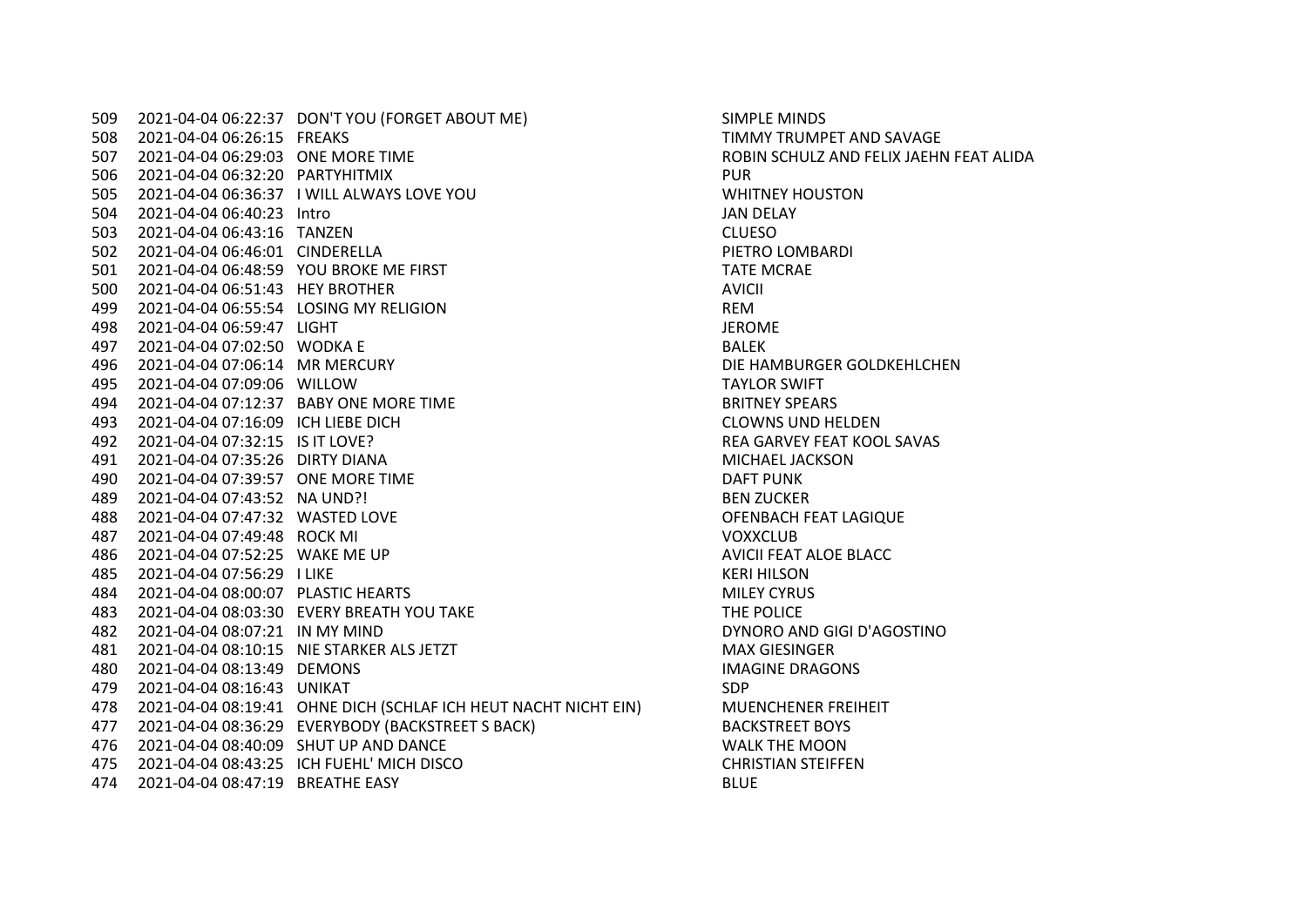2021-04-04 08:50:51 SO GUT ACHTABAHN X WINCENT WEISS 472 2021-04-04 08:53:42 TNT AC/DC 472 2021-04-04 08:53:42 TNT 2021-04-04 08:57:13 HALL OF FAME THE SCRIPT FEAT WILL I AM 2021-04-04 09:00:28 OH L'AMOUR ERASURE 2021-04-04 09:03:17 LIVING ON MY OWN FREDDIE MERCURY 2021-04-04 09:06:48 FLUGZEUGE IM BAUCH HERBERT GROENEMEYER 2021-04-04 09:10:39 GOLDEN HARRY STYLES 2021-04-04 09:14:05 THE GIT UP BLANCO BROWN 2021-04-04 09:31:23 NUR MIT DIR HELENE FISCHER 2021-04-04 09:35:29 CON CALMA DADDY YANKEE FEAT SNOW 2021-04-04 09:38:41 LARGER THAN LIFE BACKSTREET BOYS 2021-04-04 09:42:29 DAS BESTE SILBERMOND 2021-04-04 09:46:53 GIMME MORE BRITNEY SPEARS 2021-04-04 09:50:41 AUF DAS, WAS DA NOCH KOMMT LOTTE UND MAX GIESINGER 2021-04-04 09:54:10 EIN KOMPLIMENT SPORTFREUNDE STILLER 2021-04-04 09:57:09 MAGIC CARPET RIDE MIGHTY DUB KATS 2021-04-04 10:01:01 DU HAST MICH TAUSENDMAL BELOGEN ANDREA BERG 2021-04-04 10:04:28 CAN'T HOLD US MACKLEMORE AND RYAN LEWIS FEAT RAY DALTON 2021-04-04 10:08:46 HOW SOON IS NOW THE SMITHS 2021-04-04 10:15:19 ERINNERUNGEN BOEHSE ONKELZ 2021-04-04 10:19:36 THE LOOK ROXETTE 2021-04-04 10:23:07 VON ALLEIN CULCHA CANDELA 2021-04-04 10:42:41 PAINT IT BLACK ROLLING STONES 2021-04-04 10:46:08 NEVER FORGET TAKE THAT 2021-04-04 10:49:52 SUCKER JONAS BROTHERS 2021-04-04 10:52:52 MY HEART WILL GO ON CELINE DION 2021-04-04 10:57:26 24K MAGIC BRUNO MARS 2021-04-04 11:01:12 FRIENDS JUSTIN BIEBER AND BLOODPOP 2021-04-04 11:04:18 TE AMO MI AMOR SARAH LOMBARDI 2021-04-04 11:07:23 34+35 ARIANA GRANDE 2021-04-04 11:10:06 NEVER GONNA GIVE YOU UP RICK ASTLEY 2021-04-04 11:29:21 NO THERAPY FELIX JAEHN FEAT NEA AND BRYN CHRISTOPHER 441 2021-04-04 11:32:12 WHATEVER IT TAKES MILOW 2021-04-04 11:35:05 TICK TOCK CLEAN BANDIT AND MABEL FEAT 24KGOLDN 2021-04-04 11:38:02 IMAGINE JOHN LENNON 2021-04-04 11:41:01 NUR NOCH SCHUHE AN! MICKIE KRAUSE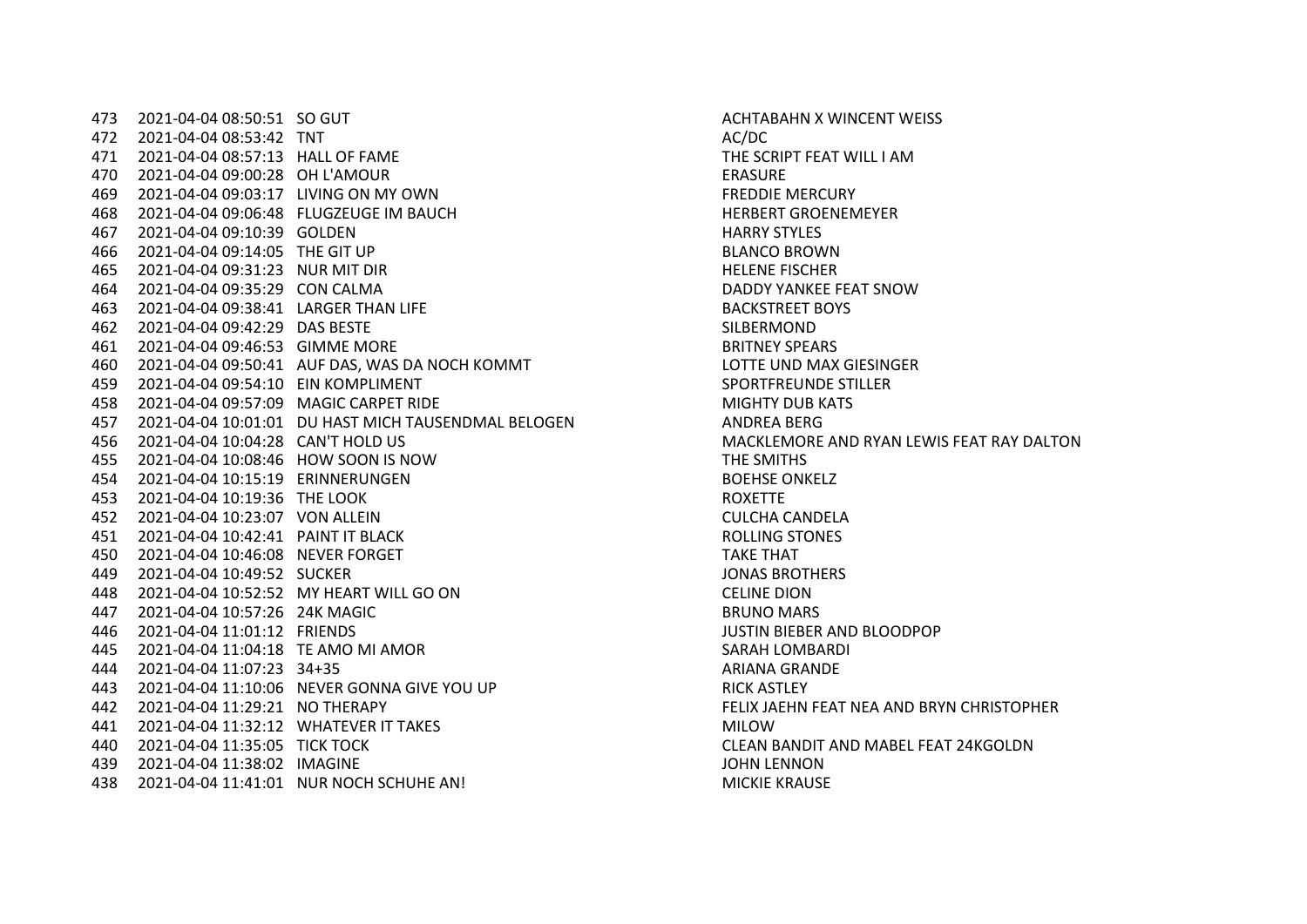2021-04-04 11:44:37 TIME PINK FLOYD 2021-04-04 11:51:21 LIVIN IN HAMBURG HAMBURGER ARROGANZ 2021-04-04 11:55:28 BILLIE JEAN MICHAEL JACKSON 2021-04-04 11:58:43 ER GEHOERT ZU MIR MARIANNE ROSENBERG 2021-04-04 12:01:40 MUSIK SEIN WINCENT WEISS 2021-04-04 12:04:51 DON'T START NOW DUA LIPA 2021-04-04 12:23:51 STARBOY THE WEEKND FEAT DAFT PUNK 2021-04-04 12:27:35 ROOFTOP NICO SANTOS 2021-04-04 12:30:50 CAN'T STOP THE FEELING JUSTIN TIMBERLAKE 2021-04-04 12:34:45 ICH WUENSCH MIR NE KLEINE MIETZEKATZE WUM (LORIOT) 2021-04-04 12:37:30 LIVIN' ON A PRAYER BON JOVI 2021-04-04 12:41:18 ECHAME LA CULPA LUIS FONSI FEAT DEMI LOVATO 2021-04-04 12:44:09 CHASING CARS SNOW PATROL 2021-04-04 12:48:14 WIE SCHOEN DU BIST SARAH CONNOR 2021-04-04 12:51:49 MAGIA ALVARO SOLER 2021-04-04 12:54:57 JUMPIN JACK FLASH ROLLING STONES 2021-04-04 12:58:15 COUNTRY ROADS HERMES HOUSE BAND 2021-04-04 13:01:23 LOST SAMRA FEAT TOPIC42 2021-04-04 13:03:42 NEVER LET ME DOWN VIZE AND TOM GREGORY 2021-04-04 13:06:13 JEANNY, PART 1 FALCO 2021-04-04 13:27:15 FEEL SO CLOSE CALVIN HARRIS 2021-04-04 13:30:38 ZUSAMMEN DIE FANTASTISCHEN VIER FEAT CLUESO 2021-04-04 13:34:21 LOVE ME AGAIN JOHN NEWMAN 2021-04-04 13:37:52 STARDUST LENA 2021-04-04 13:41:17 CASTLES FREYA RIDINGS 2021-04-04 13:44:45 WONDERWALL OASIS 2021-04-04 13:48:57 TE VI PISO 21 AND MICRO TDH 2021-04-04 13:52:46 STAY WITH ME SAM SMITH 2021-04-04 13:55:35 CITY BLUES BEGINNER 2021-04-04 14:00:44 SYMPATHY FOR THE DEVIL ROLLING STONES 2021-04-04 14:05:20 SHAKE IT OFF TAYLOR SWIFT 2021-04-04 14:08:56 BACK TO THE START MICHAEL SCHULTE 2021-04-04 14:12:05 JUST GIVE ME A REASON PINK FEATURING NATE RUESS 2021-04-04 14:32:06 LET'S FALL IN LOVE FOR THE NIGHT FINNEAS 2021-04-04 14:35:11 LOVELY DAY BILL WITHERS 2021-04-04 14:38:08 SKY AND SAND PAUL UND FRITZ KALKBRENNER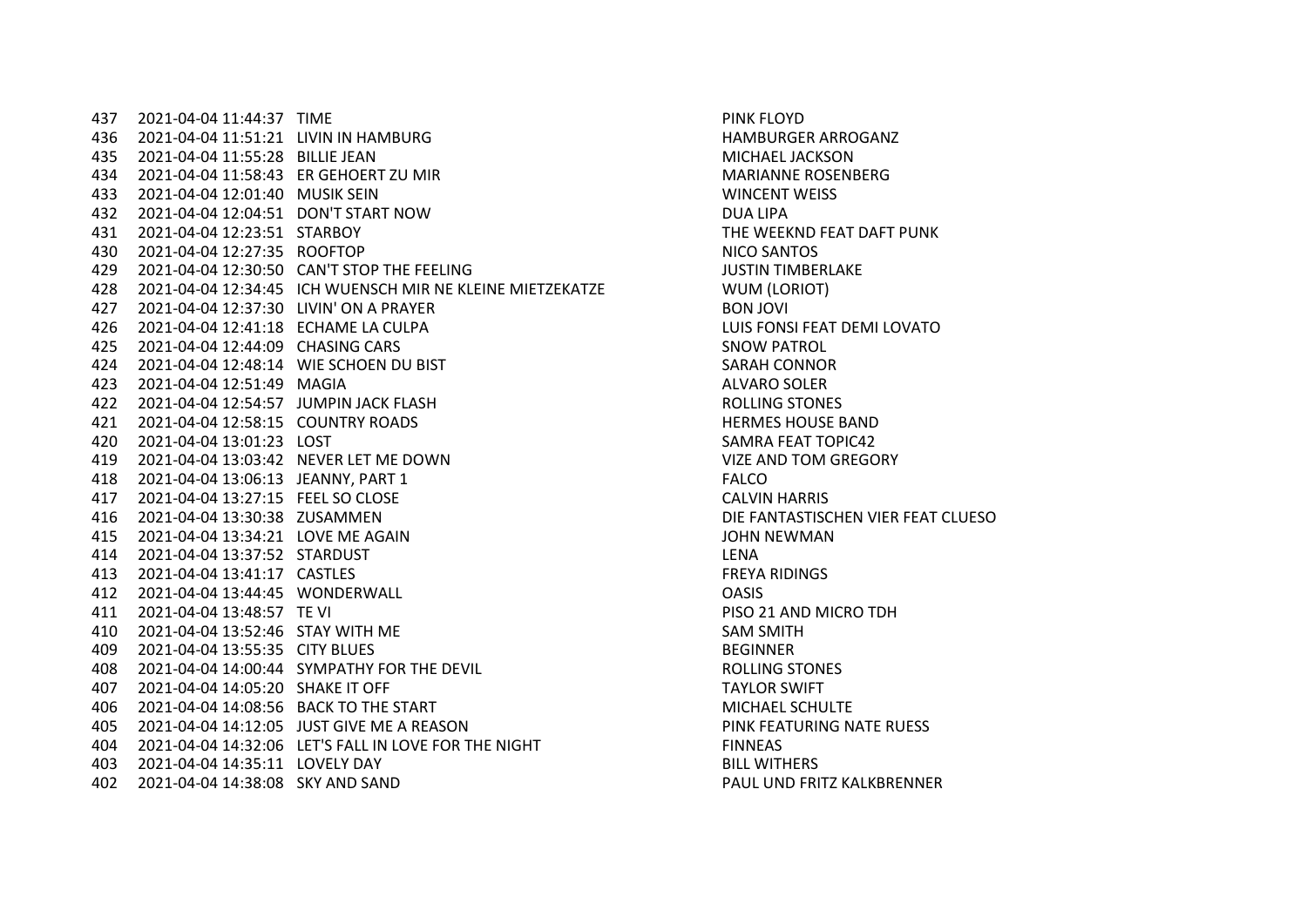2021-04-04 14:41:57 SWEET CHILD OF MINE GUNS N ROSES 2021-04-04 14:47:46 DAS LIED SDP FEAT BELA B 2021-04-04 14:51:55 LANDUNGSBRUECKEN RAUS KETTCAR 398 2021-04-04 14:55:25 WON'T FORGET THESE DAYS FURY IN THE SLAUGHTERHOUSE 2021-04-04 14:59:25 ROCKET MAN ELTON JOHN 2021-04-04 15:02:45 SPEECHLESS ROBIN SCHULZ FEAT ERIKA SIROLA 2021-04-04 15:06:15 COCO JAMBOO MR. PRESIDENT 2021-04-04 15:09:51 I'M GONNA BE (500 MILES) PROCLAIMERS 2021-04-04 15:29:21 NEVER LET ME DOWN AGAIN DEPECHE MODE 2021-04-04 15:33:40 SATELLITE LENA 2021-04-04 15:36:32 FIREWORKS PURPLE DISCO MACHINE FEAT MOSS KENA AND THE KNOCKS 2021-04-04 15:39:49 BAD LIAR IMAGINE DRAGONS 2021-04-04 15:44:01 DNA BTS 2021-04-04 15:47:43 FIREFLIES OWL CITY 2021-04-04 15:51:21 I SEE FIRE ED SHEERAN 2021-04-04 15:56:12 WE ARE THE CHAMPIONS QUEEN 2021-04-04 15:59:10 SPIRIT OF THE HAWK REDNEX 2021-04-04 16:02:53 SENORITA KAY ONE FEAT PIETRO LOMBARDI 2021-04-04 16:06:49 FREI WIE DER WIND SANTIANO 2021-04-04 16:25:50 ANOTHER LOVE TOM ODELL 2021-04-04 16:29:51 EULE Jan Delay, Marteria 2021-04-04 16:33:33 NEVERMIND (ALRIGHT) DENNIS LLOYD 2021-04-04 16:36:04 LUFTBAHN DEICHKIND 2021-04-04 16:40:18 JOLENE MILEY CYRUS 2021-04-04 16:43:17 ALLES NUR GEKLAUT PRINZEN 2021-04-04 16:45:43 BLUE (DA BA DEE) EIFFEL 65 2021-04-04 16:49:22 ENTRE DOS TIERRAS HEROES DEL SILENCIO 2021-04-04 16:53:13 SMILE KATY PERRY 2021-04-04 16:55:58 LASSE REDN DIE AERZTE 2021-04-04 16:58:32 OVER THE RAINBOW ISRAEL KAMAKAWIWO'OLE 2021-04-04 17:01:58 ZOMBIE CRANBERRIES 2021-04-04 17:21:34 MIT 18 MARIUS MUELLER WESTERNHAGEN 2021-04-04 17:26:33 SWEET BUT PSYCHO AVA MAX 2021-04-04 17:29:38 FÜR IMMER UND DICH RIO REISER 2021-04-04 17:35:12 YOU'LL NEVER WALK ALONE (RE-RECORDED VERSION) GERRY & THE PACEMAKERS 2021-04-04 17:37:35 I MISS YOU BLINK 182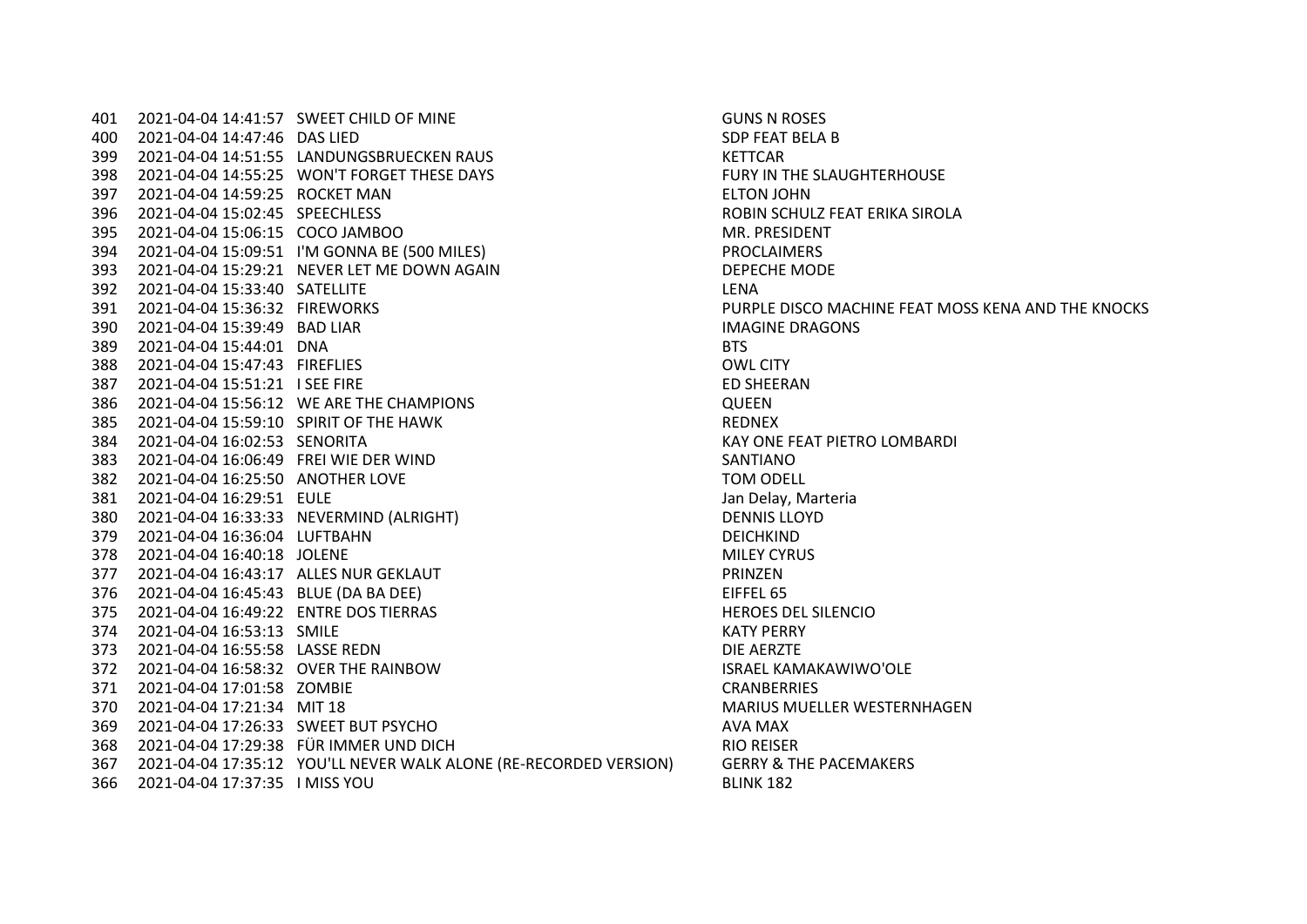2021-04-04 17:41:11 AMSTERDAM AXEL FISCHER FEAT CORA 2021-04-04 17:45:11 RIGHT DECISION SLOPPY JOE'S 2021-04-04 17:49:36 UNKNOWN STUNTMAN LEE MAJORS 2021-04-04 17:52:11 PEACHES JUSTIN BIEBER FEAT DANIEL CAESAR AND GIVEON 2021-04-04 17:55:23 MAENNER HERBERT GROENEMEYER 2021-04-04 17:59:12 DAS MODELL KRAFTWERK 2021-04-04 18:02:50 SEPTEMBER EARTH WIND AND FIRE 2021-04-04 18:06:01 YAPMA C ARMA 2021-04-04 18:23:42 UNFORGETTABLE NICO SANTOS 2021-04-04 18:27:10 AFRICA TOTO 2021-04-04 18:34:49 EVERYTHING I WANTED BILLIE EILISH 2021-04-04 18:38:49 SPACE BIFFY CLYRO 2021-04-04 18:42:44 SULTANS OF SWING DIRE STRAITS 2021-04-04 18:46:47 PARADISE GEORGE EZRA 2021-04-04 18:50:29 THE FIRST TIME ROBIN BECK 2021-04-04 18:53:44 MAMMA MIA ABBA 2021-04-04 18:57:08 PURPLE RAIN PRINCE 2021-04-04 19:01:17 WAKING UP WITHOUT YOU MICHAEL SCHULTE 2021-04-04 19:04:34 HIER KOMMT ALEX DIE TOTEN HOSEN 2021-04-04 19:22:23 PARADISE COLDPLAY 2021-04-04 19:26:42 AN WUNDER WINCENT WEISS 2021-04-04 19:30:01 I WANT IT THAT WAY BACKSTREET BOYS 2021-04-04 19:33:32 IDOL BTS 2021-04-04 19:37:10 INSOMNIA FAITHLESS 2021-04-04 19:40:37 IN YOUR EYES ROBIN SCHULZ FEAT ALIDA 2021-04-04 19:44:05 BOY WITH LUV BTS FEAT HALSEY 338 2021-04-04 19:47:51 KAUM ERWARTEN 2021-04-04 19:51:03 THE BEST TINA TURNER 336 2021-04-04 19:55:09 SHOT IN THE DARK AC/DC 2021-04-04 19:58:11 WHAT A MAN GOTTA DO JONAS BROTHERS 2021-04-04 20:01:08 THEKENMAEDCHEN VERSENGOLD 2021-04-04 20:18:43 STORY OF MY LIFE ONE DIRECTION 332 2021-04-04 20:22:19 UNGESCHMINKT JOHANNES OERDING 2021-04-04 20:25:12 Willkommen Goodbye JORIS 2021-04-04 20:28:51 SOFIA ALVARO SOLER

JAMES NEWTON HOWARD / JENNIFER LAWRENCE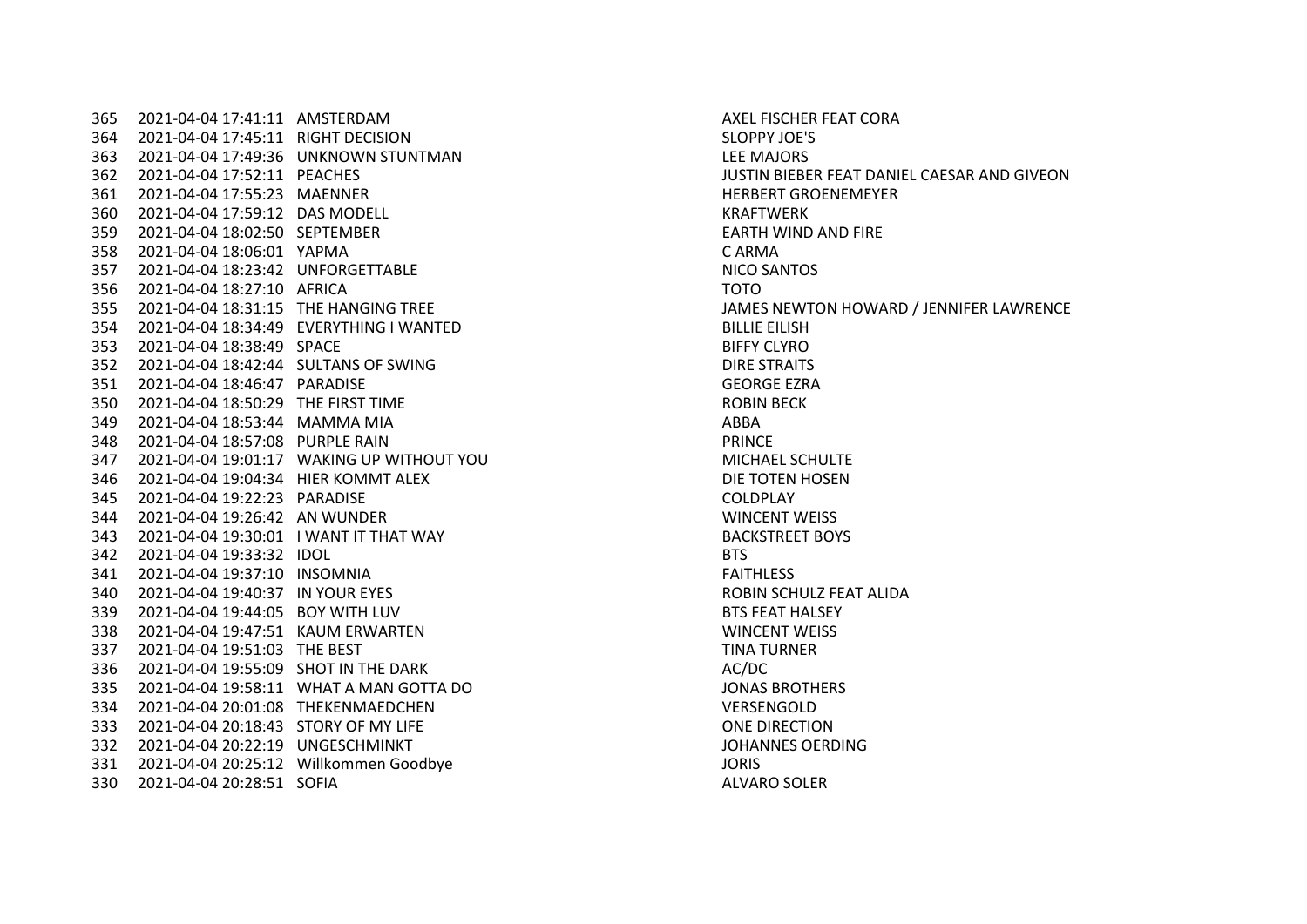2021-04-04 20:32:18 OK NOT TO BE OK MARSHMELLO AND DEMI LOVATO 2021-04-04 20:34:57 WITH OR WITHOUT YOU U2 2021-04-04 20:39:39 HAPPY PHARRELL WILLIAMS 2021-04-04 20:43:30 iD MICHAEL PATRICK KELLY FEAT GENTLEMAN 2021-04-04 20:46:47 REEPERBAHN UDO LINDENBERG 2021-04-04 20:50:32 MY NAME IS NOT SUSAN WHITNEY HOUSTON 323 2021-04-04 20:55:01 HYPER HYPER SCOOTER SCOOTER 2021-04-04 20:58:38 GOOD AS HELL LIZZO FEAT ARIANA GRANDE 2021-04-04 21:01:15 ICH WILL IMMER WIEDER... DIESES FIEBER SPUER'N HELENE FISCHER 2021-04-04 21:04:42 CLOSE YOUR EYES FELIX JAEHN AND VIZE FEAT MISS LI 2021-04-04 21:20:22 ICH WAR NOCH NIEMALS IN NEW YORK UDO JUERGENS 2021-04-04 21:24:46 SANTIANO SANTIANO 2021-04-04 21:27:45 THEREFORE I AM BILLIE EILISH 2021-04-04 21:30:34 ALIEN DENNIS LLOYD 2021-04-04 21:32:49 FRUEHSTUECK IN PARIS CAPITAL BRA FEAT CRO 2021-04-04 21:35:18 SWEET MELODY LITTLE MIX 2021-04-04 21:38:49 ENGEL RAMMSTEIN 2021-04-04 21:43:02 TACATA TACABRO 2021-04-04 21:46:31 IRGENDWIE IRGENDWO IRGENDWANN NENA 2021-04-04 21:50:22 LOVE SOMEONE LUKAS GRAHAM 2021-04-04 21:53:45 THE WINNER TAKES IT ALL ABBA 2021-04-04 21:58:33 PLAYED-A-LIVE (THE BONGO SONG) SAFRI DUO 2021-04-04 22:01:33 GRIECHISCHER WEIN UDO JUERGENS 2021-04-04 22:05:31 AN ANGEL THE KELLY FAMILY 305 2021-04-04 22:09:11 DANCING IN THE MOONLIGHT JUBEL FEAT NEIMY 2021-04-04 22:11:54 ONE (ALWAYS HARDCORE) SCOOTER 2021-04-04 22:28:37 DAS KLEINE KÜKEN PIEPT PULCINO PIO 2021-04-04 22:31:14 ALANE ROBIN SCHULZ AND WES 2021-04-04 22:34:05 LIKE I LOVE YOU TOPIC FEAT NICO SANTOS 2021-04-04 22:37:27 MEMORIES DAVID GUETTA FEAT KID CUDI 2021-04-04 22:40:55 TWINGO FYNN KLIEMANN 2021-04-04 22:44:02 FLOATING THROUGH SPACE SIA FEAT DAVID GUETTA 2021-04-04 22:46:57 AN DER NORDSEEKUESTE KLAUS UND KLAUS 296 2021-04-04 22:50:30 BLUE DEVILS HYMNE ANYA MAHNKEN ANYA MAHNKEN 2021-04-04 22:54:02 DON'T STOP ME NOW QUEEN 2021-04-04 22:57:23 JUNGLE BOOGIE KOOL AND THE GANG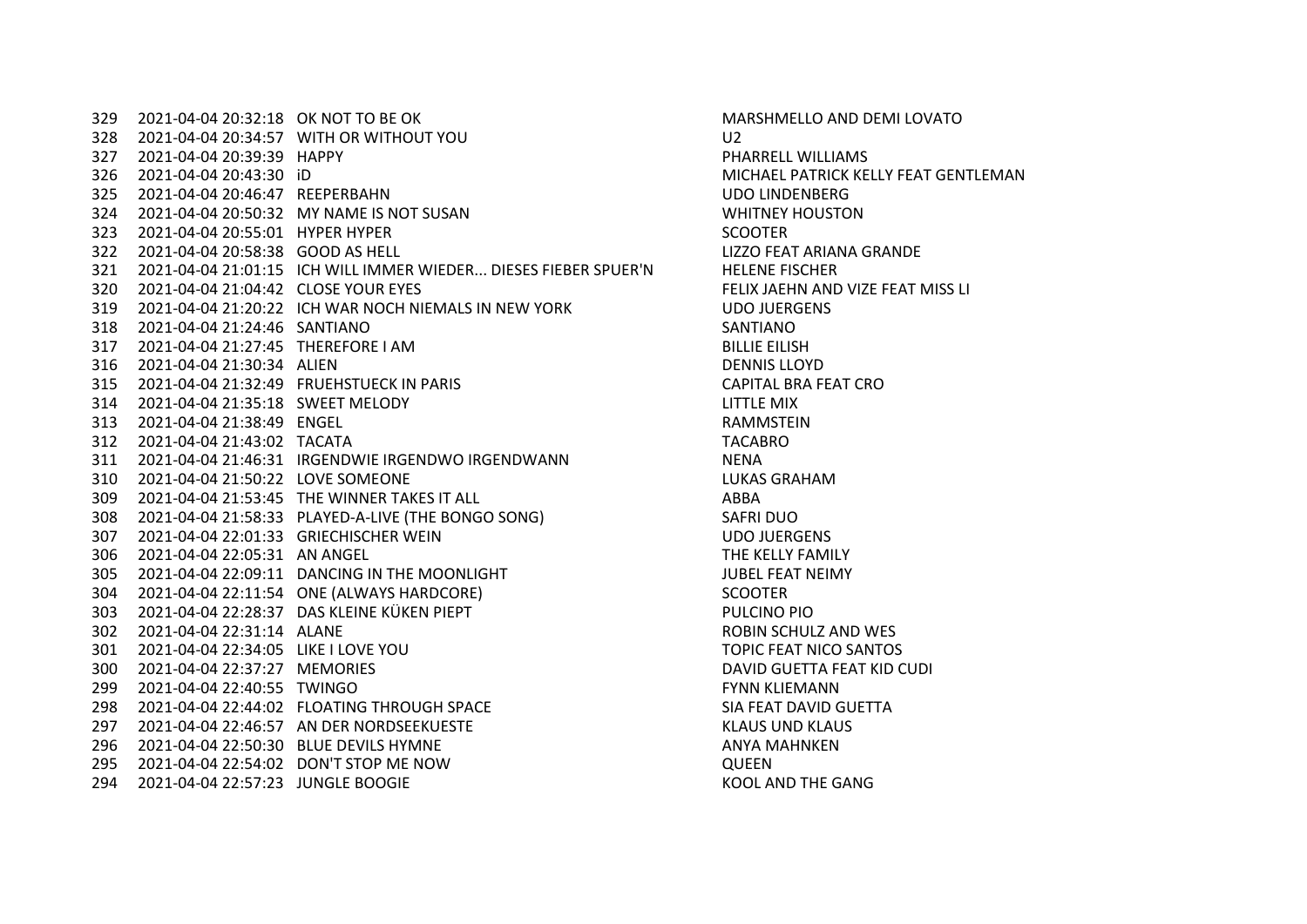293 2021-04-04 23:00:26 LISTEN TO YOUR HEART ROYEN ROXETTE 2021-04-04 23:03:41 SCHUETTEL DEINEN SPECK PETER FOX 2021-04-04 23:06:31 UNDERDOG ALICIA KEYS 2021-04-04 23:09:57 MY GUY MARY WELLS 2021-04-04 23:12:35 BAD GUY BILLIE EILISH 2021-04-04 23:27:47 UNDER PRESSURE QUEEN AND DAVID BOWIE 2021-04-04 23:31:30 SEX ON FIRE KINGS OF LEON 2021-04-04 23:34:54 DON'T STOP BELIEVIN' JOURNEY 2021-04-04 23:38:50 BELLA CIAO EL PROFESOR 2021-04-04 23:41:35 FREIHEIT MARIUS MUELLER WESTERNHAGEN 2021-04-04 23:44:11 HELL AND HIGH WATER MAJOR LAZER FEAT ALESSIA CARA 2021-04-04 23:46:34 WONDERFUL DAYS CHARLY LOWNOISE & MENTAL THEO 2021-04-04 23:49:47 HALLELUJAH PENTATONIX 280 2021-04-04 23:54:11 AUF DER REEPERBAHN NACHTS UM 1/2 EINS HANS ALBERS 2021-04-04 23:57:13 PLAY THAT FUNKY MUSIC WILD CHERRY 2021-04-05 00:00:19 I WAS MADE FOR LOVIN' YOU KISS 2021-04-05 00:04:17 AUF UNS ANDREAS BOURANI 2021-04-05 00:08:12 ALL YOU EVER WANTED RAG'N'BONE MAN 2021-04-05 00:23:18 BOCHUM HERBERT GROENEMEYER 2021-04-05 00:27:04 FADED ALAN WALKER 2021-04-05 00:30:32 MEINE BEIDEN SCHWESTERN WANDA 2021-04-05 00:33:20 FLY AWAY TONES AND I 2021-04-05 00:36:16 LEUCHTTURM NENA 2021-04-05 00:39:04 DESPACITO LUIS FONSI FEAT DADDY YANKEE 2021-04-05 00:42:51 CORDULA GRUEN JOSH 2021-04-05 00:46:21 SANDSTORM DARUDE 2021-04-05 00:49:41 WASTE IT ON ME STEVE AOKI FEAT BTS 2021-04-05 00:52:52 PLAY WITH FIRE NICO SANTOS 2021-04-05 00:56:22 KREISE JOHANNES OERDING 2021-04-05 00:59:56 99 LUFTBALLONS NENA 2021-04-05 01:03:46 BEAT IT MICHAEL JACKSON 2021-04-05 01:07:29 DEUTSCHE BAHN WISE GUYS 2021-04-05 01:10:38 RHYTHM IS A DANCER SNAP! 2021-04-05 01:25:18 BELIEVER IMAGINE DRAGONS 2021-04-05 01:28:41 HULAPALU ANDREAS GABALIER 2021-04-05 01:31:39 FEUERWERK WINCENT WEISS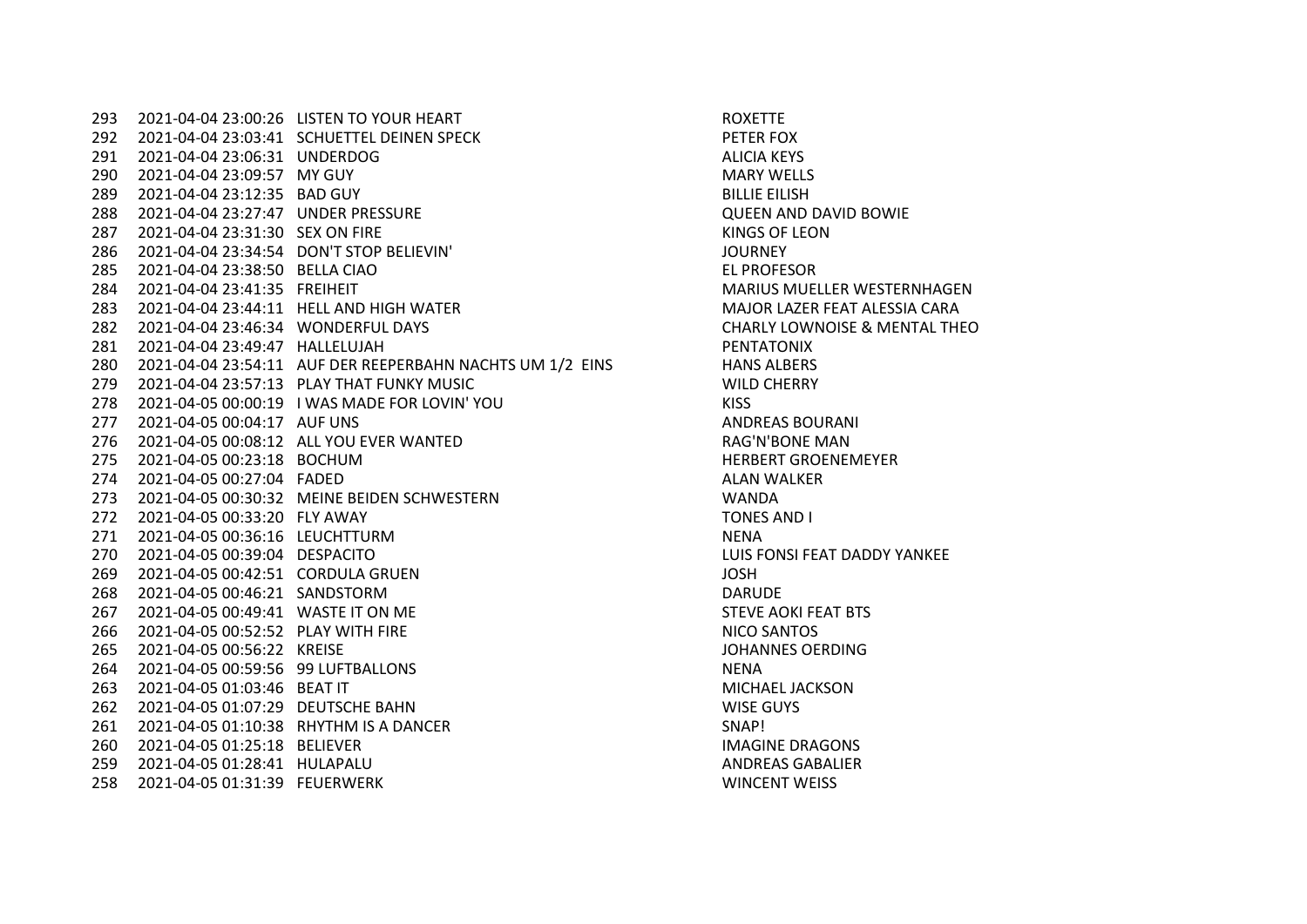2021-04-05 01:35:04 FOR YOU DISCO BOYS FEAT MANFRED MANNS EARTH BAND 2021-04-05 01:38:40 SO EIN MANN, SO EIN MANN DOUBLE FACES 2021-04-05 01:42:04 ALL OF ME JOHN LEGEND 2021-04-05 01:45:01 FOLLOW YOU IMAGINE DRAGONS 2021-04-05 01:47:44 I NEED YOU TO HATE ME JC STEWART 2021-04-05 01:50:21 SUPER TROUPER ABBA 2021-04-05 01:54:27 NATURAL IMAGINE DRAGONS 2021-04-05 01:57:34 HELLO ADELE 2021-04-05 02:01:48 ARCADE DUNCAN LAURENCE 2021-04-05 02:04:48 SEE YOU AGAIN WIZ KHALIFA FEAT CHARLIE PUTH 2021-04-05 02:19:36 SENORITA SHAWN MENDES AND CAMILA CABELLO 2021-04-05 02:22:46 HOCH TIM BENDZKO 2021-04-05 02:25:30 MEIN DING UDO LINDENBERG 2021-04-05 02:29:50 NOTHING ELSE MATTERS METALLICA 2021-04-05 02:36:14 Abreissen REVOLVERHELD 2021-04-05 02:39:03 ROSES (IMANBEK REMIX) SAINt JHN 2021-04-05 02:41:19 ICH LIEBE DAS LEBEN VICKY LEANDROS 2021-04-05 02:46:13 TOTAL ECLIPSE OF THE HEART BONNIE TYLER 2021-04-05 02:50:33 WONDER SHAWN MENDES 2021-04-05 02:53:23 ROSEMARIE HUBERT KAH 2021-04-05 02:56:53 WE ARE THE WORLD USA FOR AFRICA 2021-04-05 03:00:23 HOLD ON JUSTIN BIEBER 2021-04-05 03:03:13 LOVEFOOL TWOCOLORS 2021-04-05 03:06:23 LET'S LOVE DAVID GUETTA AND SIA 2021-04-05 03:09:44 KIDS MGMT 2021-04-05 03:14:35 EARTH SONG MICHAEL JACKSON 2021-04-05 03:30:13 MONOTONIE IDEAL 2021-04-05 03:33:55 ELECTRIC AVENUE EDDY GRANT 229 2021-04-05 03:37:37 ERFOLG IST KEIN GLUECK KONTRA K 2021-04-05 03:41:04 IN YOUR EYES THE WEEKND 2021-04-05 03:45:00 IT'S A SHAME SPINNERS 226 2021-04-05 03:48:06 DIE BIENE MAJA KAREL GOTT 2021-04-05 03:50:21 YOU RAISE ME UP JOSH GROBAN 2021-04-05 03:55:06 INSANE IN THE BRAIN CYPRESS HILL 2021-04-05 03:58:25 GUMMIBAERENBANDE THEME (GERMAN) GUMMIBAERENBANDE THEME 2021-04-05 03:59:26 POGO DIGITALISM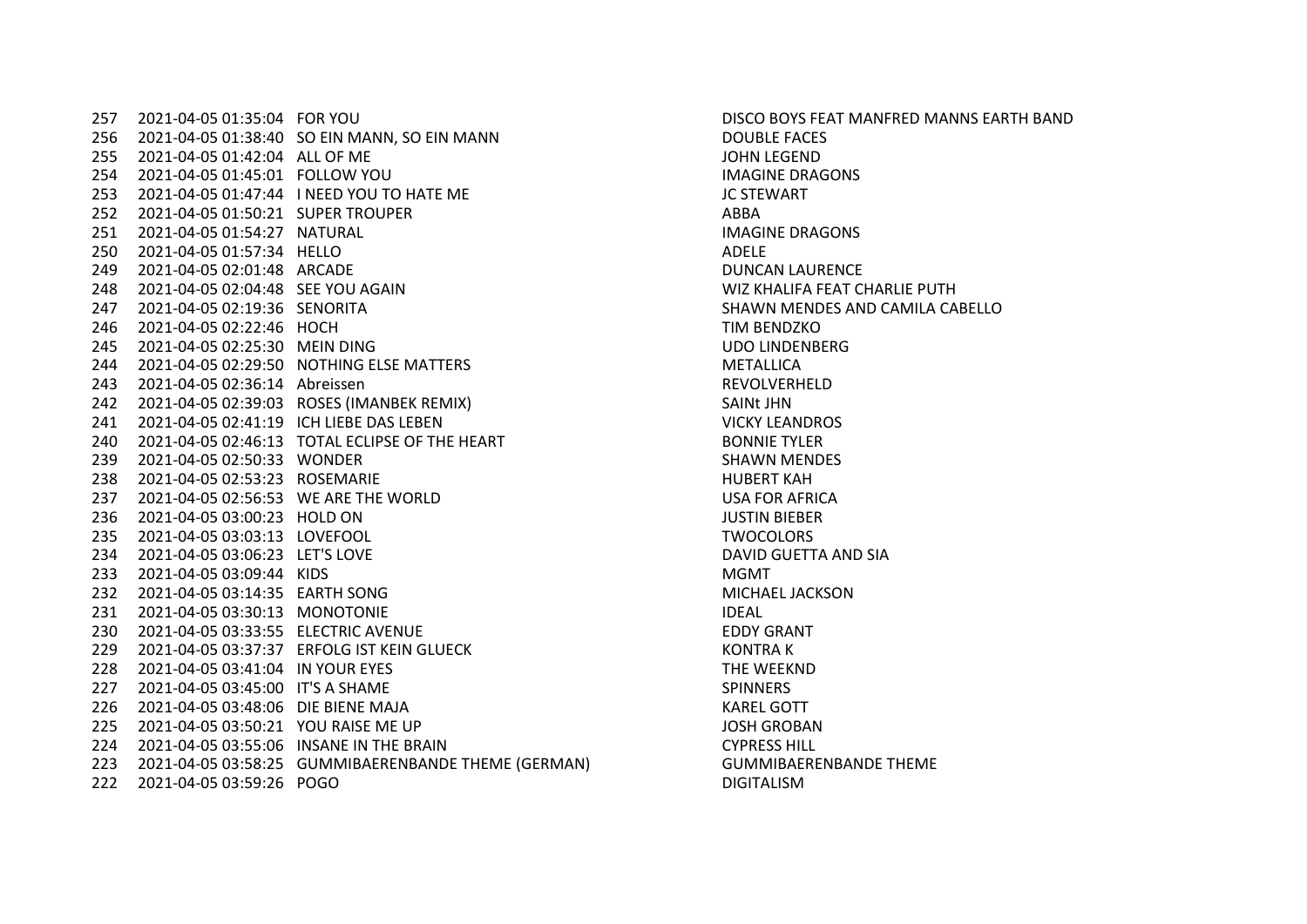2021-04-05 04:02:28 NUR DIE BESTEN STERBEN JUNG BOEHSE ONKELZ 2021-04-05 04:06:18 UNSTOPPABLE SIA 2021-04-05 04:09:53 SOMEBODY TO LOVE JEFFERSON AIRPLANE 2021-04-05 04:12:49 ICH LASS FUER DICH DAS LICHT AN REVOLVERHELD 2021-04-05 04:16:19 ONE STEP BEYOND MADNESS 2021-04-05 04:18:12 HEARTBEAT DON JOHNSON 2021-04-05 04:31:29 THANK YOU LENA 2021-04-05 04:34:40 DUB BE GOOD TO ME BEATS INTERNATIONAL 2021-04-05 04:38:37 WAS FUER EINE GEILE ZEIT BEN ZUCKER 212 2021-04-05 04:41:54 LET'S STAY TOGETHER ALGREEN 2021-04-05 04:45:52 RADIO RAMMSTEIN 2021-04-05 04:49:37 ANYONE JUSTIN BIEBER 2021-04-05 04:52:45 MIDNIGHT CITY M83 2021-04-05 04:56:42 HOTEL CALIFORNIA EAGLES 2021-04-05 05:02:59 HAMBURG BRENNT 1000 ROBOTA 206 2021-04-05 05:04:59 WORK IT MISSY ELLIOT 2021-04-05 05:09:58 MOVE ON UP CURTIS MAYFIELD 2021-04-05 05:12:57 LEVELS AVICII 2021-04-05 05:26:10 HEROES DAVID BOWIE 2021-04-05 05:29:24 DRAGOSTEA DIN TEI O-ZONE 2021-04-05 05:32:55 WHY CAN'T I BE YOU THE CURE 2021-04-05 05:36:08 CLOUDS ACROSS THE MOON RAH BAND 2021-04-05 05:40:06 AFFE SUCHT LIEBE FRAKTUS 2021-04-05 05:42:39 STRAWBERRY FIELDS FOREVER BEATLES 2021-04-05 05:46:03 RETROGRADE JAMES BLAKE 2021-04-05 05:49:33 WHAT'S GOING ON MARVIN GAYE 2021-04-05 05:53:08 SUNDAY GIRL BLONDIE 2021-04-05 05:55:52 AM FENSTER CITY 2021-04-05 05:59:37 STOMP BROTHERS JOHNSON 2021-04-05 06:02:56 SUMMER WELL INTERPOL 2021-04-05 06:06:02 THE MAN WHO SOLD THE WORLD DAVID BOWIE 2021-04-05 06:09:49 FORGET ME NOTS PATRICE RUSHEN 2021-04-05 06:23:38 MASCHIN BILDERBUCH 2021-04-05 06:27:00 ACE OF SPADES MOTOERHEAD 2021-04-05 06:29:44 LOSER BECK 2021-04-05 06:33:17 THE MESSAGE GRANDMASTER FLASH AND THE FURIOUS FIVE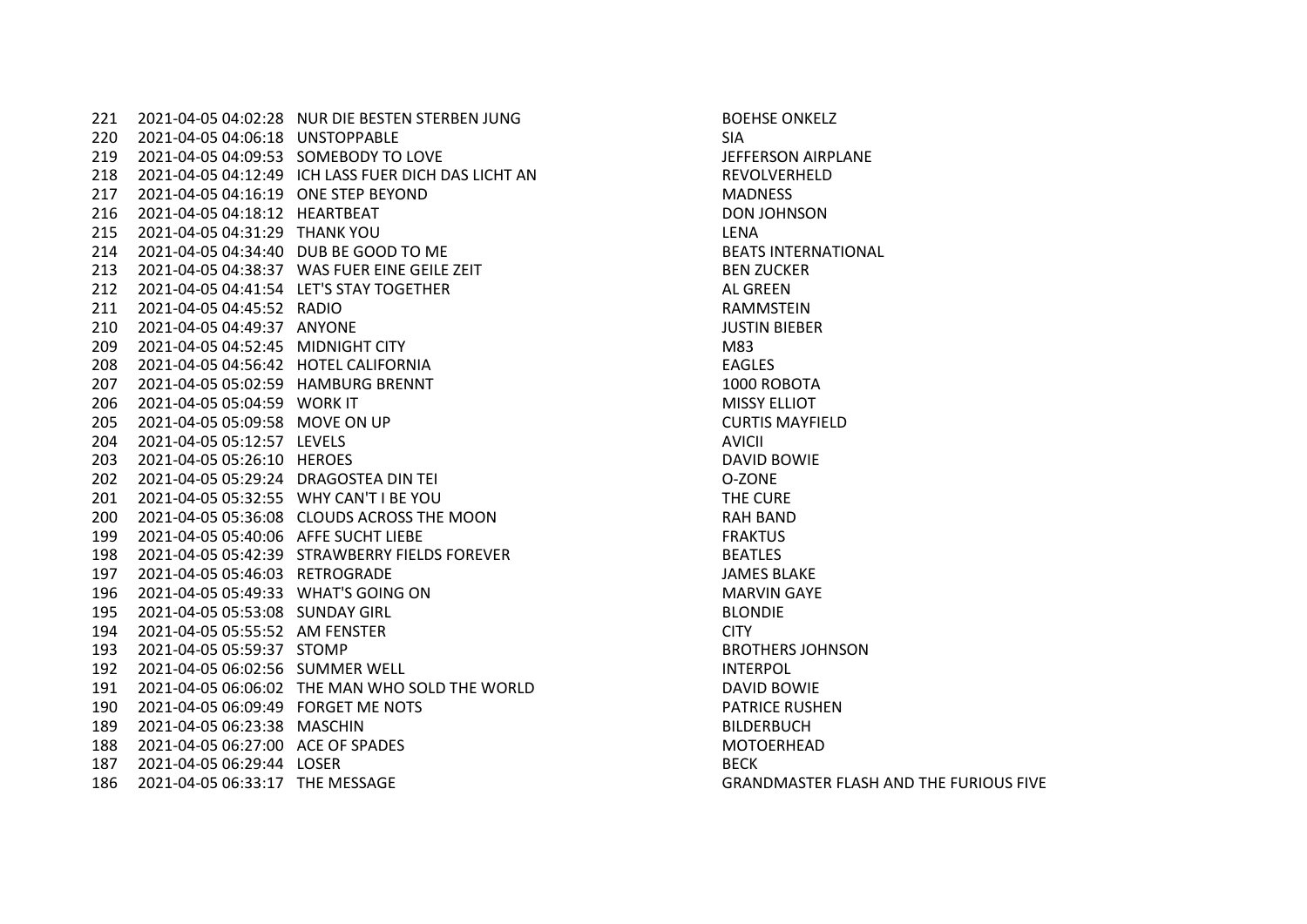2021-04-05 06:36:20 SQUARE ROOMS AL CORLEY 2021-04-05 06:39:34 GIRLS AND BOYS BLUR 2021-04-05 06:43:36 NORDISCH BY NATURE FETTES BROT 2021-04-05 06:47:14 CHOP SUEY SYSTEM OF A DOWN 2021-04-05 06:50:35 TELL IT LIKE IT IS AARON NEVILLE 2021-04-05 06:53:28 SCHREI NACH LIEBE DIE AERZTE 2021-04-05 06:57:33 120 SCHWEINE NACH BEIRUT MIKE KRUEGER 178 2021-04-05 07:00:48 THIS IS NOT A LOVE SONG PUBLIC IMAGE LIMITED 2021-04-05 07:04:57 INTERGALACTIC BEASTIE BOYS 2021-04-05 07:19:23 LOUD PLACES JAMIE XX 2021-04-05 07:22:45 THE SYSTEM ONLY DREAMS IN TOTAL DARKNESS THE NATIONAL 2021-04-05 07:26:38 GEBOREN UM ZU LEBEN UNHEILIG 2021-04-05 07:30:17 VENUS SHOCKING BLUE 2021-04-05 07:33:15 ARE YOU GONNA BE MY GIRL JET 2021-04-05 07:36:43 BANQUET BLOC PARTY 2021-04-05 07:39:55 ANGELS THE XX 2021-04-05 07:42:41 LUCY IN THE SKY WITH DIAMONDS BEATLES 2021-04-05 07:46:00 COMMON PEOPLE PULP 2021-04-05 07:50:02 AM ENDE DENK ICH IMMER NUR AN DICH ELEMENT OF CRIME 2021-04-05 07:54:08 SUMMER IN THE CITY LOVIN SPOONFUL 2021-04-05 07:56:29 WHERE THE WILD ROSES GROW NICK CAVE AND THE BAD SEEDS & KYLIE MINOGUE 2021-04-05 08:00:22 MONSTER SHAWN MENDES AND JUSTIN BIEBER 2021-04-05 08:03:15 NO ONE KNOWS QUEENS OF THE STONE AGE 2021-04-05 08:20:29 THE REFLEX DURAN DURAN 2021-04-05 08:24:42 D.A.N.C.E. JUSTICE 2021-04-05 08:28:10 ALABAMA SONG (WHISKY BAR) THE DOORS 159 2021-04-05 08:31:24 FRIDAY (DOPAMINE RE-EDIT) RITON AND NIGHTCRAWLERS FEAT MUFASA AND HYPEMAN 158 2021-04-05 08:34:01 BECAUSE THE NIGHT PATTI SMITH 2021-04-05 08:37:10 ABENTEUERLAND PUR 2021-04-05 08:41:06 NEVER NEVER GONNA GIVE YA UP BARRY WHITE 2021-04-05 08:44:52 PIANO MAN BILLY JOEL 2021-04-05 08:48:30 JUICE LIZZO 153 2021-04-05 08:51:44 BLOWIN' IN THE WIND BOB DYLAN 2021-04-05 08:54:28 HIGH HOPES PANIC! AT THE DISCO 2021-04-05 08:57:37 BUM BUM TRIO 2021-04-05 09:00:44 ONLY LOVE CAN BREAK YOUR HEART NEIL YOUNG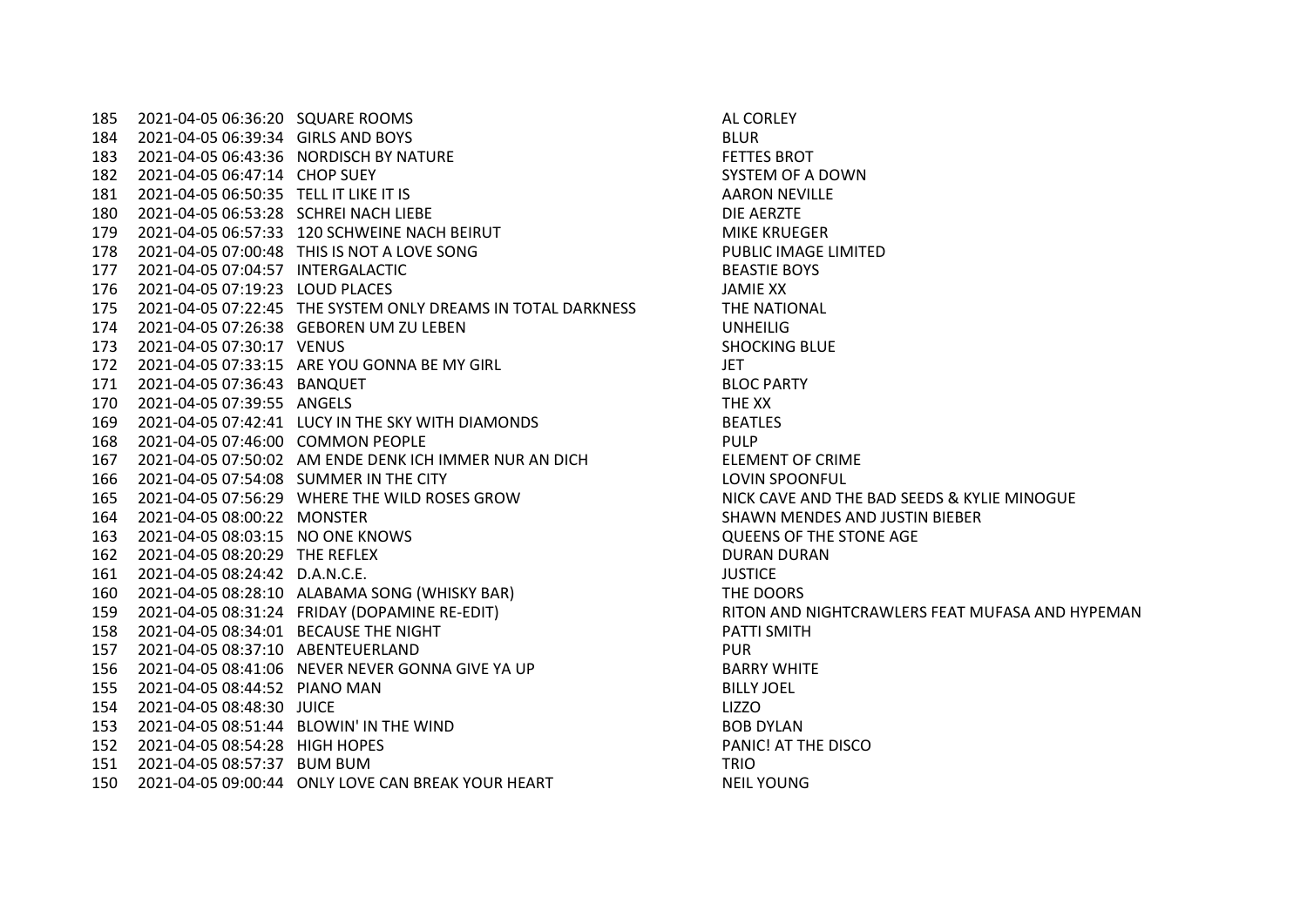149 2021-04-05 09:03:45 MUSIK NUR WENN SIE LAUT IST HERBERT GROENEMERER HERBERT GROENEMEYER 2021-04-05 09:06:47 UEBER SIEBEN BRUECKEN MUSST DU GEHN PETER MAFFAY 2021-04-05 09:10:58 DIAMONDS SAM SMITH 2021-04-05 09:14:26 POCAHONTAS ANNENMAYKANTEREIT 2021-04-05 09:17:26 BLISTER IN THE SUN VIOLENT FEMMES 2021-04-05 09:32:48 BETTER LENA UND NICO SANTOS 2021-04-05 09:36:07 SOMEONE YOU LOVED LEWIS CAPALDI 2021-04-05 09:39:07 BANGIN ON MY DRUM MALIK HARRIS 2021-04-05 09:42:04 TAINTED LOVE SOFT CELL 2021-04-05 09:44:31 IF SHE KNEW WHAT SHE WANTS BANGLES 2021-04-05 09:48:16 ADORE YOU HARRY STYLES 2021-04-05 09:51:42 BROTHERS IN ARMS DIRE STRAITS 2021-04-05 09:55:24 WHO'S LAUGHING NOW AVA MAX 2021-04-05 09:58:22 PERSONAL JESUS DEPECHE MODE 2021-04-05 10:02:33 Niemand bringt Marten um MARTERIA 2021-04-05 10:05:49 MEMORIES MAROON 5 2021-04-05 10:22:55 HAMBURG BEI NACHT HAMBURGER LOKALPILOTEN 2021-04-05 10:25:54 NUMB LINKIN PARK 2021-04-05 10:28:54 MR BRIGHTSIDE THE KILLERS 2021-04-05 10:32:31 COPACABANA (1993 REMIX) BARRY MANILOW 2021-04-05 10:35:55 TAKE YOU DANCING JASON DERULO 2021-04-05 10:39:04 LONDON CALLING THE CLASH 127 2021-04-05 10:42:20 LEMON TREE ALLE FARBEN AND FOOLS GARDEN 2021-04-05 10:45:34 TAGE WIE DIESE DIE TOTEN HOSEN 2021-04-05 10:49:59 LUST FOR LIFE IGGY POP 124 2021-04-05 10:54:59 READY TO START THE ARCADE FIRE 2021-04-05 10:59:12 HUT AB VOR HAMBURG TRAURIG TANZEN 2021-04-05 11:02:04 PHYSICAL DUA LIPA 2021-04-05 11:05:16 A FOREST THE CURE 2021-04-05 11:10:01 BON VOYAGE DEICHKIND FEAT NINA 2021-04-05 11:13:20 I DON'T FEEL HATE Jendrik 2021-04-05 11:16:17 DIESE ZEIT LOZ TINITOZ 2021-04-05 11:19:51 BAD KINGDOM MODERAT 116 2021-04-05 11:24:09 AUF GUTE FREUNDE **BOEHSE ON AUF SERVICE ACCOMPT** BOEHSE ONKELZ 2021-04-05 11:44:26 BRIMFUL OF ASHA CORNERSHOP 2021-04-05 11:47:50 ON HOLD THE XX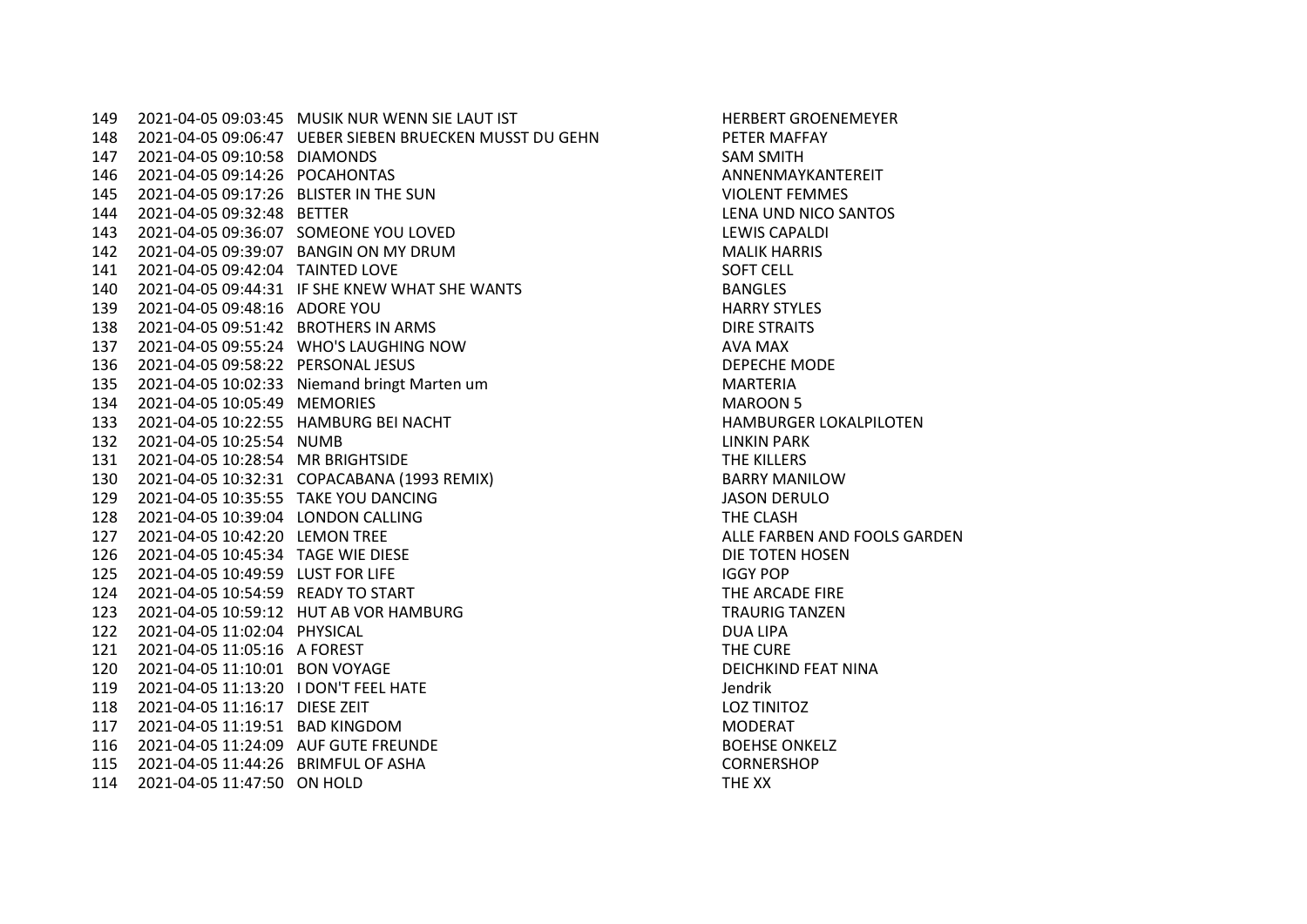113 2021-04-05 11:51:29 LET ME GO HEAVEN 17 2021-04-05 11:58:13 TIME TO WONDER FURY IN THE SLAUGHTERHOUSE 2021-04-05 12:02:33 IN THE END LINKIN PARK 2021-04-05 12:06:07 RUNNING BACK TO YOU MARTIN JENSEN, ALLE FARBEN, NICO SANTOS 2021-04-05 12:09:03 FLIEGEN LOTTO KING KARL FISCHERING ROH 2021-04-05 12:11:58 PAPER PLANES M.I.A. 2021-04-05 12:15:20 GOOD VIBRATIONS BEACH BOYS 2021-04-05 12:33:47 LAZARUS DAVID BOWIE 2021-04-05 12:37:50 TREPPENHAUS LEA 2021-04-05 12:40:56 VIVA LA VIDA COLDPLAY 2021-04-05 12:44:46 SPACE ODDITY DAVID BOWIE 2021-04-05 12:49:52 LECK MICH WIE DER SOMMER MAGGERS UNITED 2021-04-05 12:52:54 HOCH IM NORDEN SANTIANO 2021-04-05 12:57:03 THUNDERSTRUCK AC/DC 2021-04-05 13:01:09 110 CAPITAL BRA, SAMRA & LEA 2021-04-05 13:04:22 SHAPE OF YOU ED SHEERAN 2021-04-05 13:08:13 NESSAJA MAFFAY, PETER 2021-04-05 13:11:05 BEST OF US WIER 2021-04-05 13:14:21 REGENBOGENFARBEN KERSTIN OTT UND HELENE FISCHER 2021-04-05 13:18:05 STAY MICHAEL SCHULTE 2021-04-05 13:35:56 EGAL MICHAEL WENDLER 2021-04-05 13:39:24 HAMBURG CIDDY MAGGERS UNITED 2021-04-05 13:43:51 MUSIC JOHN MILES 2021-04-05 13:49:42 ZUHAUSE FYNN KLIEMANN 2021-04-05 13:52:53 CHOERE MARK FORSTER 2021-04-05 13:56:20 AN DE ECK STEIGT'N JUNG MIT 'NEM TRUDELBAND HEIDI KABEL 2021-04-05 13:58:35 DANCING QUEEN ABBA 2021-04-05 14:02:06 LOVE WILL TEAR US APART JOY DIVISION 2021-04-05 14:05:10 PARADISE VIZE AND JOKER BRA AND LEONY 2021-04-05 14:07:42 CREEP RADIOHEAD 83 2021-04-05 14:11:34 SALT AVA MAX 82 2021-04-05 14:30:34 HELLS BELLS ACODE ACCODE ACCODE ACCODE ACCODE ACCODE ACCODE 2021-04-05 14:35:45 ICH FRAG DIE MAUS MARK FORSTER 2021-04-05 14:38:30 TOO MUCH MARSHMELLO FEAT IMANBEK AND USHER 2021-04-05 14:41:13 SONNE RAMMSTEIN 2021-04-05 14:44:58 ANGST APACHE 207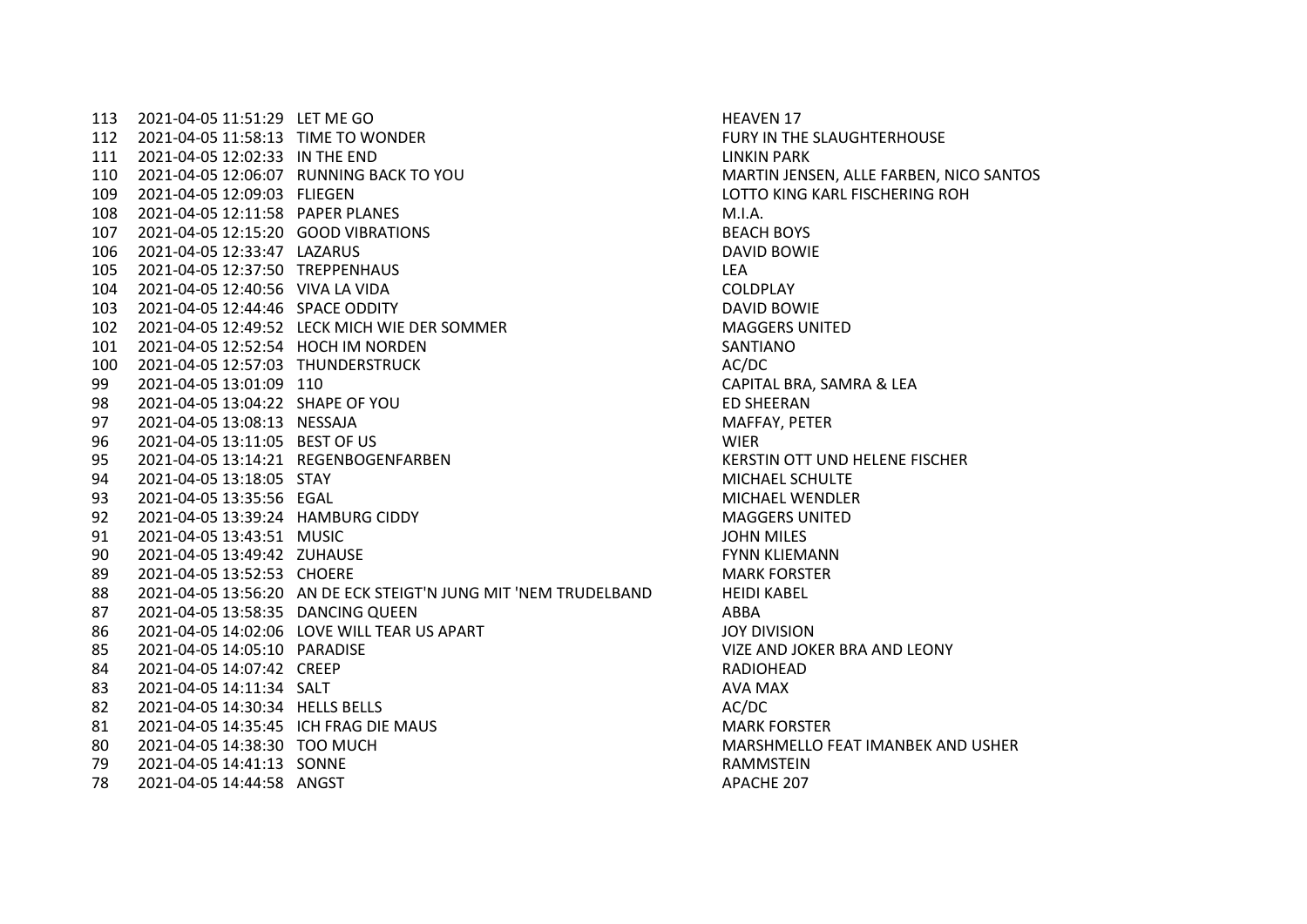2021-04-05 14:48:15 ENJOY THE SILENCE DEPECHE MODE 2021-04-05 14:52:13 RAIN ON ME LADY GAGA, ARIANA GRANDE 2021-04-05 14:55:15 FLUGMODUS CLUESO 2021-04-05 14:58:10 STAIRWAY TO HEAVEN LED ZEPPELIN 2021-04-05 15:06:06 BIST DU OKAY MARK FORSTER X VIZE 2021-04-05 15:08:52 HOLLYWOOD HILLS SUNRISE AVENUE 2021-04-05 15:12:07 ACHTERBAHN HELENE FISCHER 2021-04-05 15:15:40 DIE IMMER LACHT STEREOACT FEAT KERSTIN OTT 2021-04-05 15:35:08 THE ONE REA GARVEY AND VIZE 2021-04-05 15:37:48 HEAD SHOULDERS KNEES AND TOES OFENBACH AND QUARTERHEAD FEAT NORMA JEAN MARTINE 2021-04-05 15:40:46 FCK 2020 SCOOTER 2021-04-05 15:44:13 FOR A SECOND MICHAEL SCHULTE 2021-04-05 15:47:27 ANGELS ROBBIE WILLIAMS 2021-04-05 15:51:20 FADED LOVE LEONY 63 2021-04-05 15:53:46 WHAT'S LOVE GOT TO DO WITH IT KYGO AND TINA TURNER 2021-04-05 15:57:11 VINCENT SARAH CONNOR 2021-04-05 16:01:48 BREAKTHRU QUEEN 2021-04-05 16:05:53 194 LAENDER MARK FORSTER 2021-04-05 16:09:26 THE SOUND OF SILENCE DISTURBED 2021-04-05 16:13:31 WESTERLAND DIE AERZTE 2021-04-05 16:34:11 THRILLER MICHAEL JACKSON 2021-04-05 16:37:39 DER LETZTE TANZ BOSSE 2021-04-05 16:40:56 WATERMELON SUGAR HARRY STYLES 2021-04-05 16:43:49 PRISONER MILEY CYRUS FEAT DUA LIPA 2021-04-05 16:46:36 MOOD 24kGOLDN FEAT IANN DIOR 2021-04-05 16:48:55 HOLLYWOOD LA VISION AND GIGI D' AGOSTINO 2021-04-05 16:52:08 LOST ON YOU LP 2021-04-05 16:55:29 LIFE GOES ON BTS 2021-04-05 16:58:51 IN THE AIR TONIGHT PHIL COLLINS 2021-04-05 17:03:57 HAETT ICH DICH HEUT ERWARTET ERNIE & BERT & IHRE FREUNDE 2021-04-05 17:06:15 MEIN HAMBURG LIEB ICH SEHR ABSCHLACH! 2021-04-05 17:09:39 TALK TO YOUR BODY REA GARVEY 2021-04-05 17:28:27 DAYLIGHT IN YOUR EYES (CELEBRATION VERSION) NO ANGELS 44 2021-04-05 17:31:53 BEAUTIFUL MADNESS MICHAEL PATRICK KELLY 2021-04-05 17:34:49 Irgendwann ist jetzt MAX GIESINGER 2021-04-05 17:37:48 COVER ME IN SUNSHINE PINK AND WILLOW SAGE HART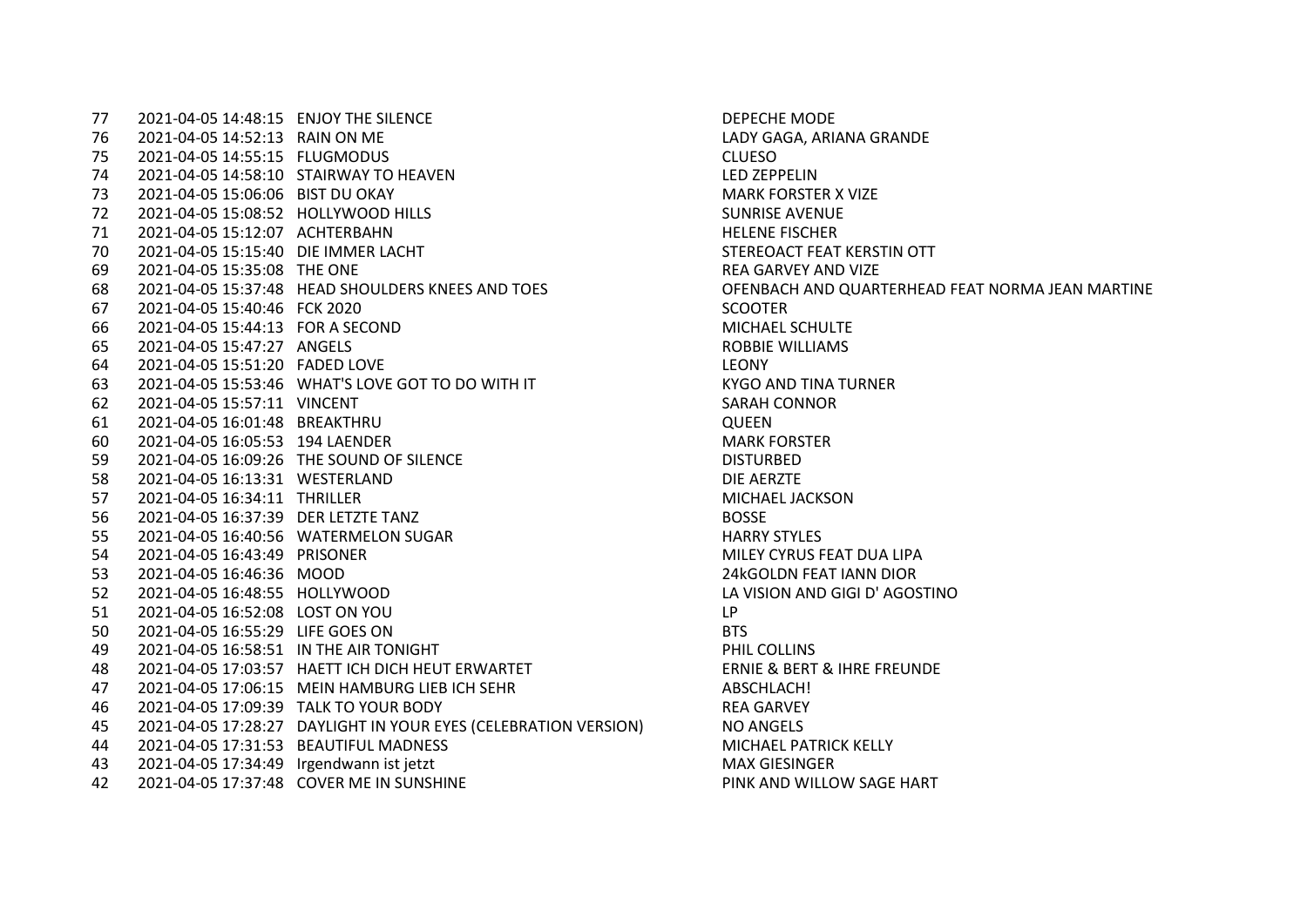2021-04-05 17:40:06 MOIN MOIN HAMBURG DIE HAMBURGER GOLDKEHLCHEN 2021-04-05 17:44:42 LAST CHRISTMAS WHAM 2021-04-05 17:48:58 KINGS AND QUEENS AVA MAX 2021-04-05 17:51:39 AN GUTEN TAGEN JOHANNES OERDING 2021-04-05 17:54:51 PERFECT ED SHEERAN 2021-04-05 17:59:13 PARADISE MEDUZA AND DERMOT KENNEDY 35 2021-04-05 18:02:00 THE BUSINESS THE SERVICE STATES TO THE STONE THAT THE STONE THAT THE STONE THAT THE STO 2021-04-05 18:04:42 SAVAGE LOVE (LAXED - SIREN BEAT EXPLICIT) JAWSH 685 AND JASON DERULO 2021-04-05 18:07:29 YOUR LOVE (9PM) ATB AND TOPIC AND A7S 2021-04-05 18:09:57 DEUTSCHLAND RAMMSTEIN 2021-04-05 18:14:12 HEAD AND HEART JOEL CORRY FEAT MNEK 30 2021-04-05 18:31:57 STUPS, DER KLEINE OSTERHASE ROLF UND SEINE FREUNDE 29 2021-04-05 18:34:07 WARUM HAST DU NICHT NEIN GESAGT ROLAND KAISER UND MAITE KELLY 2021-04-05 18:37:36 WHITE LIES VIZE AND TOKIO HOTEL 2021-04-05 18:40:37 DANCE MONKEY TONES AND I 2021-04-05 18:44:06 ROLLER APACHE 207 2021-04-05 18:46:38 FOLLOWING THE SUN SUPER-HI AND NEEKA 2021-04-05 18:49:39 SUMMER OF 69 BRYAN ADAMS 23 2021-04-05 18:52:54 MY HEAD AND MY HEART AVA MAX 2021-04-05 18:55:47 SHALLOW LADY GAGA AND BRADLEY COOPER 2021-04-05 18:59:17 UEBERMORGEN MARK FORSTER 2021-04-05 19:01:56 MADONNA BAUSA UND APACHE 207 2021-04-05 19:05:09 HYPNOTIZED PURPLE DISCO MACHINE AND SOPHIE AND THE GIANTS 2021-04-05 19:08:24 CONTROL ZOE WEES 2021-04-05 19:12:13 QUIETSCHE-ENTCHEN ERNIE UND BERT UND IHRE FREUNDE 16 2021-04-05 19:14:33 ATEMLOS DURCH DIE NACHT HELENE FISCHER HELENE FISCHER 2021-04-05 19:18:08 BOHEMIAN RHAPSODY QUEEN 2021-04-05 19:23:59 MIDNIGHT SKY MILEY CYRUS 2021-04-05 19:47:40 DRIVERS LICENSE OLIVIA RODRIGO 2021-04-05 19:51:39 DYNAMITE BTS 2021-04-05 19:54:56 ALL WE GOT ROBIN SCHULZ FEAT KIDDO 2021-04-05 19:57:57 BYE BYE SARAH CONNOR 2021-04-05 20:01:09 GIRLS LIKE US ZOE WEES 2021-04-05 20:04:17 WER WENN NICHT WIR WINCENT WEISS 2021-04-05 20:06:58 JERUSALEMA MASTER KG FEAT NOMCEBO 2021-04-05 20:10:05 LOVE NOT WAR (THE TAMPA BEAT) JASON DERULO FEAT NUKA